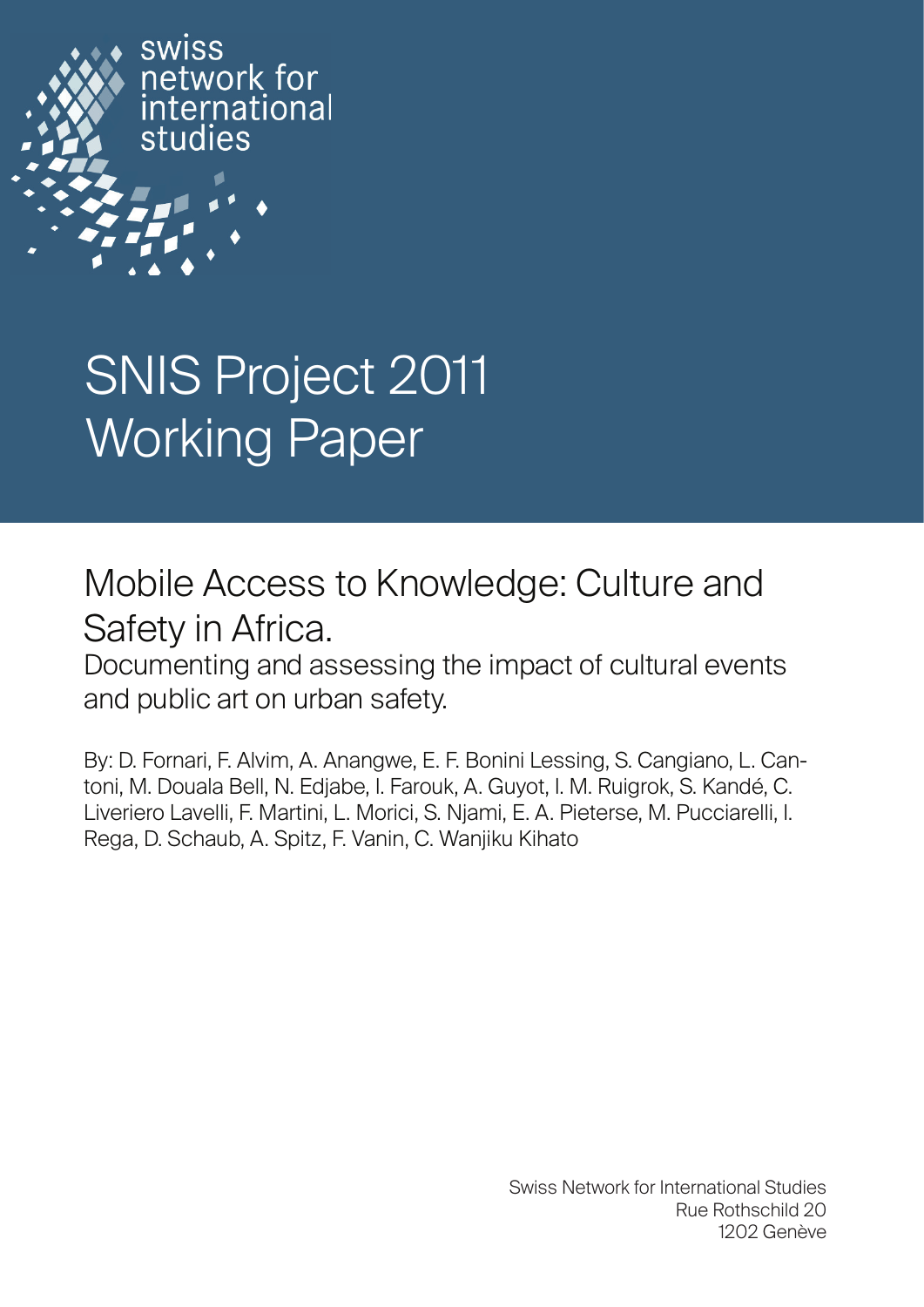#### **Working paper**

# *Mobile Access to Knowledge: Culture and Safety in Africa. Documenting and assessing the impact of cultural events and public art on urban safety.*

In this working paper we provide a summary of the content and the comparative results of the research project "Mobile A2K: Culture and Safety in Africa. Documenting and assessing the impact of cultural events and public art on urban safety" with a specific focus on the direct and indirect impact of cultural events and public art on urban safety, and on the intentionality of this impact. The research "Mobile A2K: Culture and Safety in Africa. Documenting and assessing the impact of cultural events and public art on urban safety" mapped and compared a series of case studies on the cultural production of Douala in Cameroon, Luanda in Angola, and Johannesburg in South Africa, between 1991 and 2013; in these contexts safety is a concern appearing constantly in the background, determined by the presence and fear of criminality and violence, but also by the threat of forced evictions and natural and man-made disasters. The research highlighted that cultural events and public art do have a direct impact on urban safety, by producing works including infrastructural-functional elements, by "making space" (and triggering the establishment of shared spaces) and by contributing to urban branding among niches; artworks can also generate conflicts (with references to historical, political, social and ethnic issues) and it is necessary to mention that the maintenance of infrastructural-functional elements can indeed be a risk in particular for the rapid deterioration of materials in tropical climate. The indirect impact of cultural events and public art is related to their capacity of being an entrance point in informal settlements, to initiate social transformations and to contribute in changing behavior, by triggering relationships, ownership, humanity, empowerment and active citizenship; it is the process, the construction of value and the sense of pride which appear to have a determinant role; few specific artworks present the capacity of establishing a personal relationship with the viewer and they are described as something which "Ça réveille" [it wakes you up]. The most relevant result from an international perspective is that the research has brought out the existence of common patterns in different typologies of productions: *proximity artworks* tend to provide infrastructural-functional elements that can directly respond to safety-related problems; *large-scale sculptures and monuments* tend to be more contested and they can generate conflicts; *urban-scale artworks and cultural events* participate in urban branding. *Artworks in passageways* are specifically relevant: they do not produce direct impact on urban safety, but they are indeed more likely to establish a personal relationship with the viewer, triggering humanity, ownership, empowerment, active citizenship, value, and sense of pride.

#### **1.1 Research context and problem**

As the Millennium Development Goals declare, the achievement of a significant improvement in the lives of at least 100 million slum dwellers is essential. To produce such improvement safety is a priority, as the UN-Habitat publication on enhancing urban safety and security has also presented in 2007 (UN-Habitat, 2007).

#### How are the arts contributing to this process?

The notion of a relationship between the physical environment and the safety and well-being of its users is not new. From the 1960s various theoretical and behavioral/empirical approaches have explored the nature of this interaction. Today's approaches draw directly from, amongst others, early incarnations of Jane Jacobs's "The Death and Life of Great American Cities" (Jacobs, 1961), C. Ray Jeffreys' concept of "Crime Prevention Through Environmental Design" (CPTED - Jeffreys, 1971) and almost concurrent work by Oscar Newman entitled "Defensible Space; Crime Prevention through Urban Design" (Newman, 1972) through to the 1980s "broken windows" theory of James Wilson and George Kelling (Kelling and Wilson, 1982). Time and research have allowed these approaches to evolve and become more integrated and multi-disciplinary but the endeavor of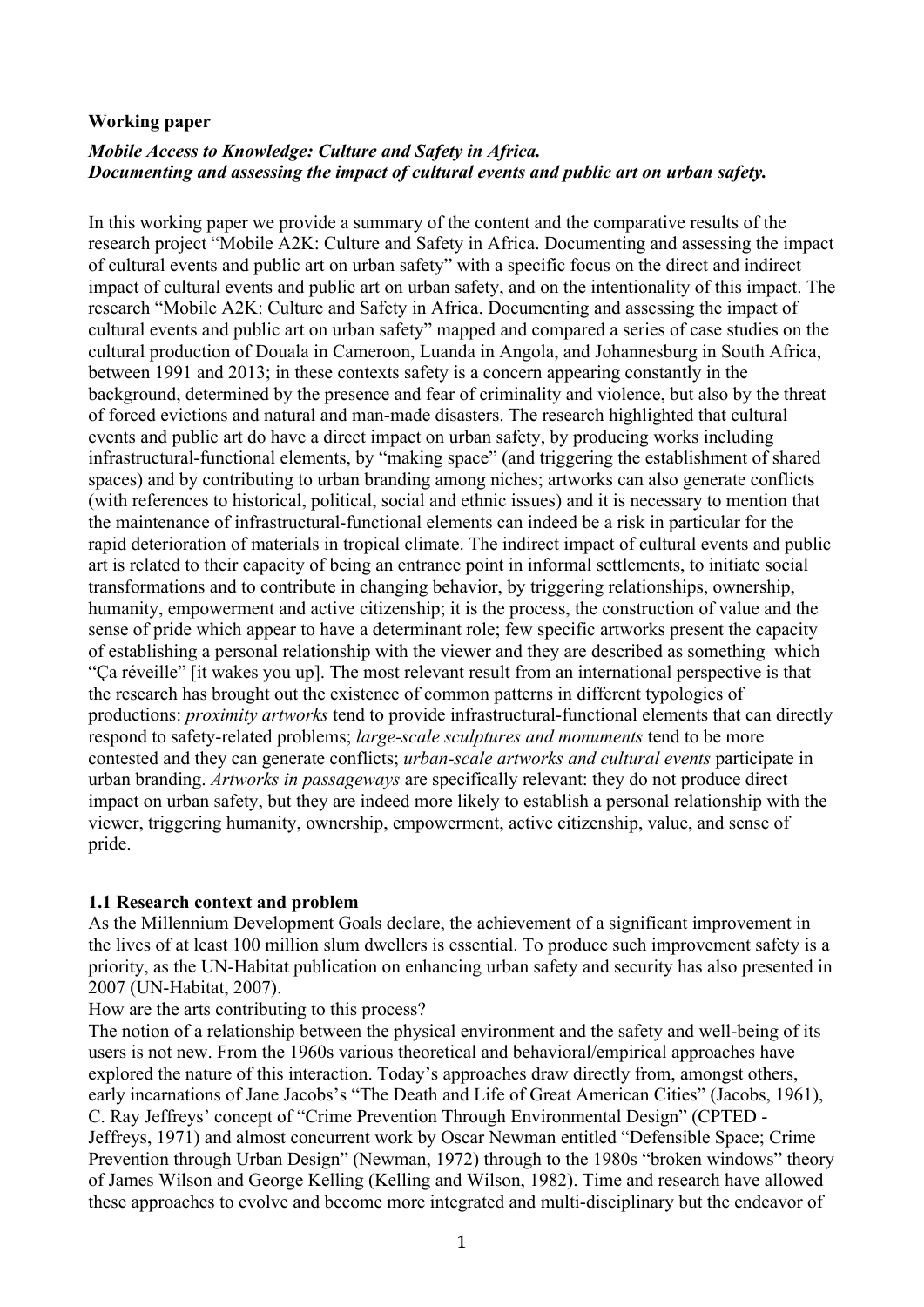mediating the environment and thereby enhancing the social experience of it remains core. CPTED, defensible space, environmental security, security by design, natural crime prevention, safer cities, situational crime prevention, designing out crime and plan-specific crime prevention are concepts centered around the built environment and, indirectly, they take into consideration the role of communities in crime prevention.

In contributing to urban transformation, cultural events and public art can play a specific role. A cultural event is the public happening or presentation of a cultural action (artistic intervention, large-scale exhibition, festival) in a site- and time-specific context; public art is a site-specific temporary or permanent artistic intervention located in public and accessible sites. Whereas galleries are generally quite visually neutral spaces, accessible to a relatively small community of art lovers, public spaces provide a very diverse and much more loaded context for the arts. They are used by many more people, by a greater variety of people and for a greater variety of purposes. The physical and aesthetic qualities of public space are also much more varied than those of the public or private gallery spaces that artists traditionally exhibit their work in.

Cultural events and public art have been produced internationally and research has been contributing to analyze the impact of these productions. The need of public agencies and donors to access metrics and to evaluate the efficiency of cultural investments has played a central role in triggering evaluations. In particular in the United States and the United Kingdom different kind of reports – categorized by Graem Evans in advocacy and promotion, project assessment, project evaluation, program evaluation, performance indicators-PIs, impact assessment and longitudinal impact assessments – have assessed the role of art in the frame of urban regeneration (Evans, 2005); similar reports have highlighted the contribution of art to social impact (Jermyn, 2001; Guetzkow, 2002; Ruiz, 2004; Jeremyn, 2004).

The impact of art in reducing crime and contributing to crime prevention is an element considered by researchers. Crime is mentioned both in the frame of urban regeneration and in the frame of social inclusion; in the frame of social inclusion it is considered as one of the combined problems – with ill-health, unemployment, low income, poor education and housing and family breakdown – which leads to social exclusion (Jermyn, 2004). There are projects and evaluations focusing specifically on art which targets offenders to reduce crime and re-offending (Hughes et al., 2006), but crime reduction is also mentioned more broadly, among the effects of the arts or among the parameters which need to be taken into consideration (Matarasso, 1997 including among the effects of participation in the arts "help offenders and victims address issues of crime"; Williams, 1997 "increased levels of public safety" framed in "activating social change"; HDA, 2000 in "local involvement"; Coalter 2001 as an intermediate outcome; Jermyn, 2001 as a 'hard' outcome; Guetzkow, 2002:3; Reeves:2002:30 as indirect social impact; Evans, 2005:13; ixia, 2010:17-18 among the social values; Bower, 2012). In physical regeneration other parameters relate to the issue of urban safety such as "Increased public use of space— reduction in vandalism and an increased sense of safety" (Evans, 2005:13); the effects of art in changing the perception of community safety and on fear of crime are also mentioned as indicators (HDA, 2000; ixia, 2010:18).

Cultural events and public art produced in Africa have remained on a side. Even if several cities have been at the center of major cultural events and of a large production of public art, the documentation about them is still very limited, it is not properly acknowledged at an international level, and its capacity of teaching us something different has not been taken into consideration. At best cultural events based in Africa have been reported as peripheral examples of international phenomena (Vanderlinden and Filipovic, 2006; Storr, 2007; Filipovic et al., 2010). Producing cultural events and public art in Africa can be very different from producing cultural events and public art elsewhere. Focusing on African cities brings into the discourse issues related to art economy, art system, art and development, land ownership, and the meaning of "public" space. These productions are not peripheral examples of international phenomena: they are case studies which introduce – in the analysis of the role and impact of the arts – contexts largely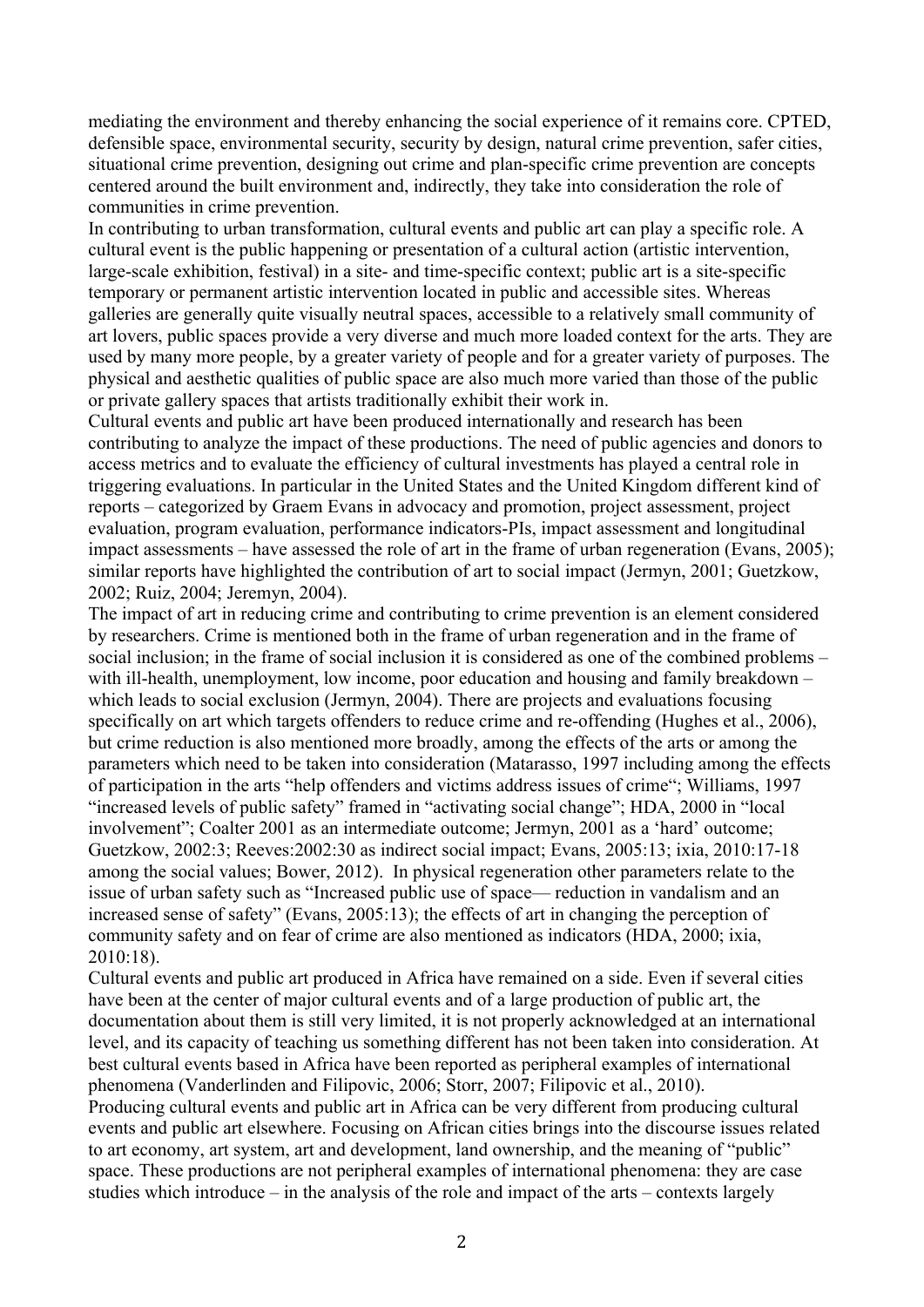characterized by criminality, violence, forced evictions and natural and man made disasters, the major urban threats highlighted by UN-Habitat (UN-Habitat, 2007).

Douala is the location of a major cultural event on public art and of a critical number of public installations conceived in over twenty years (Hanussek, 2001; Malaquais, 2006; Babina and Douala Bell, 2007; Thompson, 2012; Oberhofer, 2012). Johannesburg is at the centre of a policy of urban renovation implemented through cultural initiatives (Miny, 2006; Freschi, 2007; Marschall, 2010; Marie and Cane, 2010). Luanda has assisted in the last seven years to a post-war cultural strategy. In Douala some research has already highlighted the experimental capacity of these experiences of producing livability, civil cohabitation and social cohesion, the main features of urban safety (Williamson, 2005; Sacks, 2006; Siedert and Vierke, 2008). Further knowledge and an interdisciplinary and comparative approach are needed to acknowledge the role and the impact of cultural events and public art on urban safety.

# **1.2 Research objectives**

The research "Mobile A2K: Culture and Safety in Africa. Documenting and assessing the impact of cultural events and public art on urban safety" was conceived to document and assess the impact of cultural events and public art on urban safety in relationship with the Millennium Development Goal 7d ("By 2020, to have achieved a significant improvement in the lives of at least 100 million slum dwellers").

More specifically the objective of the research were:

1. Documenting and mapping cultural events and public art produced between 1991 and 2013 in the cities of Douala, Luanda and Johannesburg and making this documentation accessible through ICT. 2. Assessing the impact of cultural events and public art on urban safety by exploring a series of case studies and comparing them.

Since its very conception, the research did not aim at influencing or providing guidelines for artworks. An asset of the research is that safety is not an objective or an expected result of cultural productions, and it should not be. The arts need to be a space of experimentation and research; analyzing their impact and side effects is a way to highlight the unforeseen, and to take advantage of what a space of freedom can teach us. Without that space of freedom in any case we would not have art.

# **1.3 Research question**

The research focused on the following questions: how do cultural events and public art affect urban safety in African cities? Can we assess these changes as positive according to a group of factors?

# **1.4 Research hypothesis**

The research was based on the hypothesis that the arts are a space for experimentation and research, not directly connected to urban safety, but capable of triggering unforeseen ways of producing higher livability, civil cohabitation and social cohesion.

# **2. Methodology**

To document and assess the impact of cultural events and public art on urban safety, the interdisciplinary and comparative research "Mobile Access to Knowledge: Culture and Safety in Africa" worked between December 2011 and June 2014 with literature reviews, field research, visual representations and analysis to collect and then compare findings. The research team was composed of scholars in the fields of arts, communication, design, architecture, anthropology and sociology, and with representatives of institutions working in the three cities involved in collaboratively designing the research methodology.

# **2.1 Urban safety**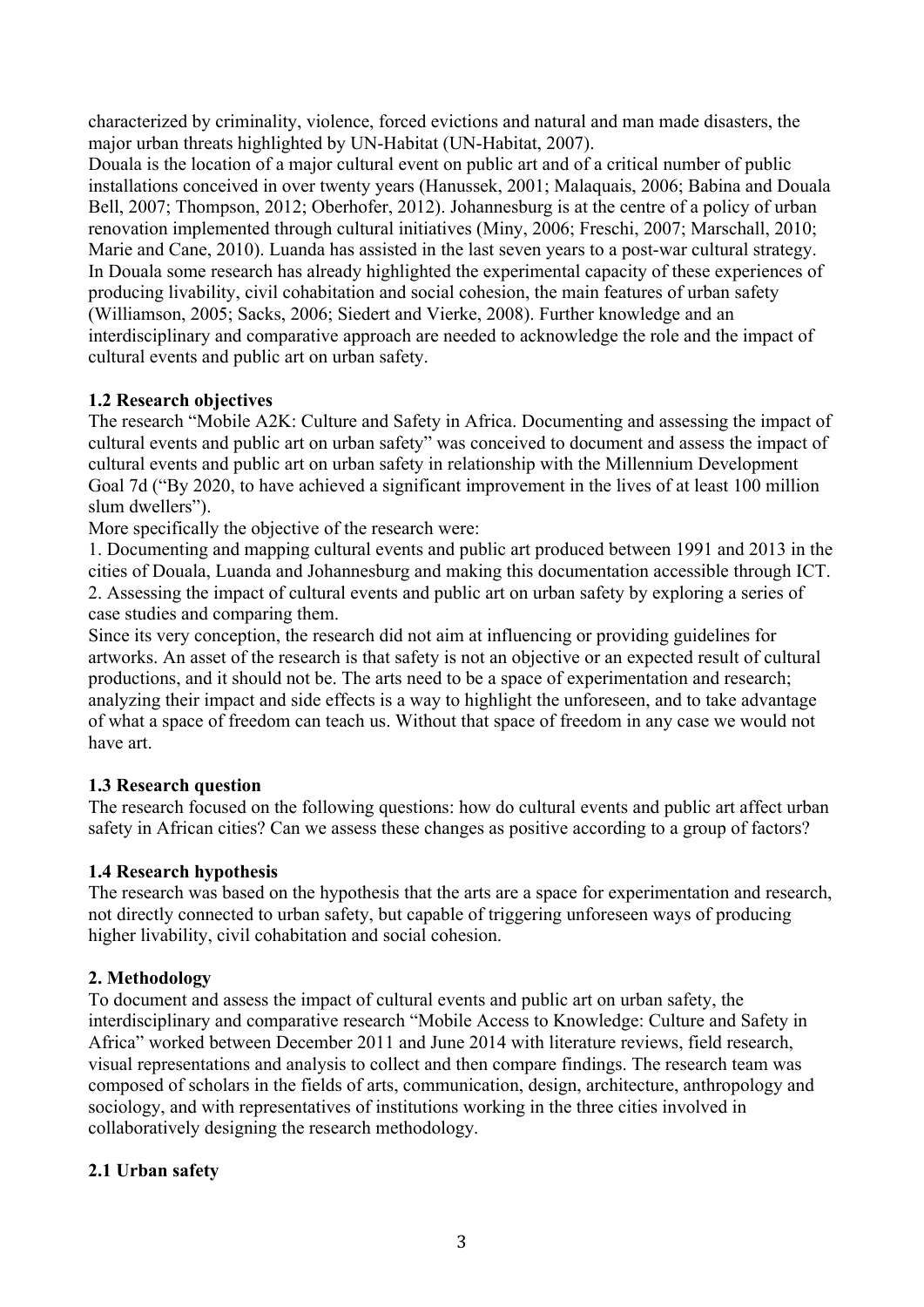In the research we consider "urban safety" as a condition that does not refer exclusively to criminality and crime prevention; we refer to urban safety as higher livability, civil cohabitation and social cohesion.

The reason we have been using since the project plan this definition of urban safety is two-fold: the research does not aim at highlighting the efficiency of military control, gated and guarded areas, and rough justice (three approaches to urban safety which do characterize the three cities at the center of our research); and we rather wanted to focus on the capacity of the arts to contribute to factors considered relevant for crime prevention and for the reduction of urban threats: urban planning, design and governance, community-based approaches, reduction of risk factors by focusing on groups that are likely to be perpetrators and victims of crimes, strengthening social capital, land-use planning, long-term development objectives, public education and information programs (UN-Habitat, 2007).

The observation of urban safety was based on factors identified during the definition of the project's methodology; those factors relate to the application of the CPTED Crime Prevention Through Environmental Design which is characterized by three strategies: natural access control, natural surveillance and territorial reinforcement (connected to increase the effort to commit crime, to increase the risks associated to crime, to reduce reward and to remove excuses). To apply the concept of CPTED (Crowe, 2000) the space is observed; during this observation meant to transform the space a series of elements are considered: the presence of the police (guards, security personnel and military forces), the demographics of a site (the presence of residents, non residents, commuters, visitors), the patterns of the streets, the presence of vehicles (moving and parking) and pedestrians, the different kinds of buildings (position, doors, windows) and access (entrances, exits, clusters, perimeters, fences, gates), the presence of public transport and public transport stops, telephones, lighting, bathrooms, garbage, maintenance, and the maps of fears, crimes and land-use; crime reports are also collected. Furthermore other factors were observed considering a broader definition of urban safety based on the major safety and security-related threats presented in the 2007 UN-Habitat report Enhancing Urban Safety and Security (UN-Habitat, 2007). The choice of orientating our analysis around this report is due to the applied nature of both our research and this document. The 2007 UN-Habitat report is conceived as a tool to guide and provide best practices with the pragmatic and specific aim of enhancing urban safety and security, considered a priority for governments and the international community; the 2007 UN-Habitat report has also the advantage of referring specifically to "urban safety and security" and taking into consideration a broad spectrum of threats and factors related to crime and violence, insecurity of tenure and forced eviction, and natural and man disasters. We therefore observed the nature of the settlements, the risks of forced evictions, and the risks of natural and man made disasters (risks of flows, car and traffic accidents, epidemics; we looked at the configuration of the sites and the presence of basic services); in collecting information about crime and violence we furthermore considered issues related to corruption and freedom of expression. Data have also been collected about local communities and associations, development projects, community-lead initiatives and communityorganized security; the research wanted indeed to take into consideration the social aspects, not only the physical and situational aspects, in accordance with the concept of "community crime prevention" (Hope and Shaw, 1988).

These indicators relate also to the evaluation system of art proposed by 'Developing Methodologies for Public Art Evaluation'; livability serves in fact as the overarching goal for this goal framework (Bower et al, 2012:72); it is defined as "Livability consists of a variety of factors that contribute to the quality of life in a community such as ample opportunities for social, civic, and cultural participation; education, employment, and safety; sustainability; affordable housing, ease of transportation, and access to public buildings and facilities; and an aesthetically pleasing environment"; the methodology defines five subsequent goal categories (quality of life, community engagement, cultural planning and growth, aesthetic and economic growth and revitalization) to demonstrate the livability of a community; among each category a series of indicators and methods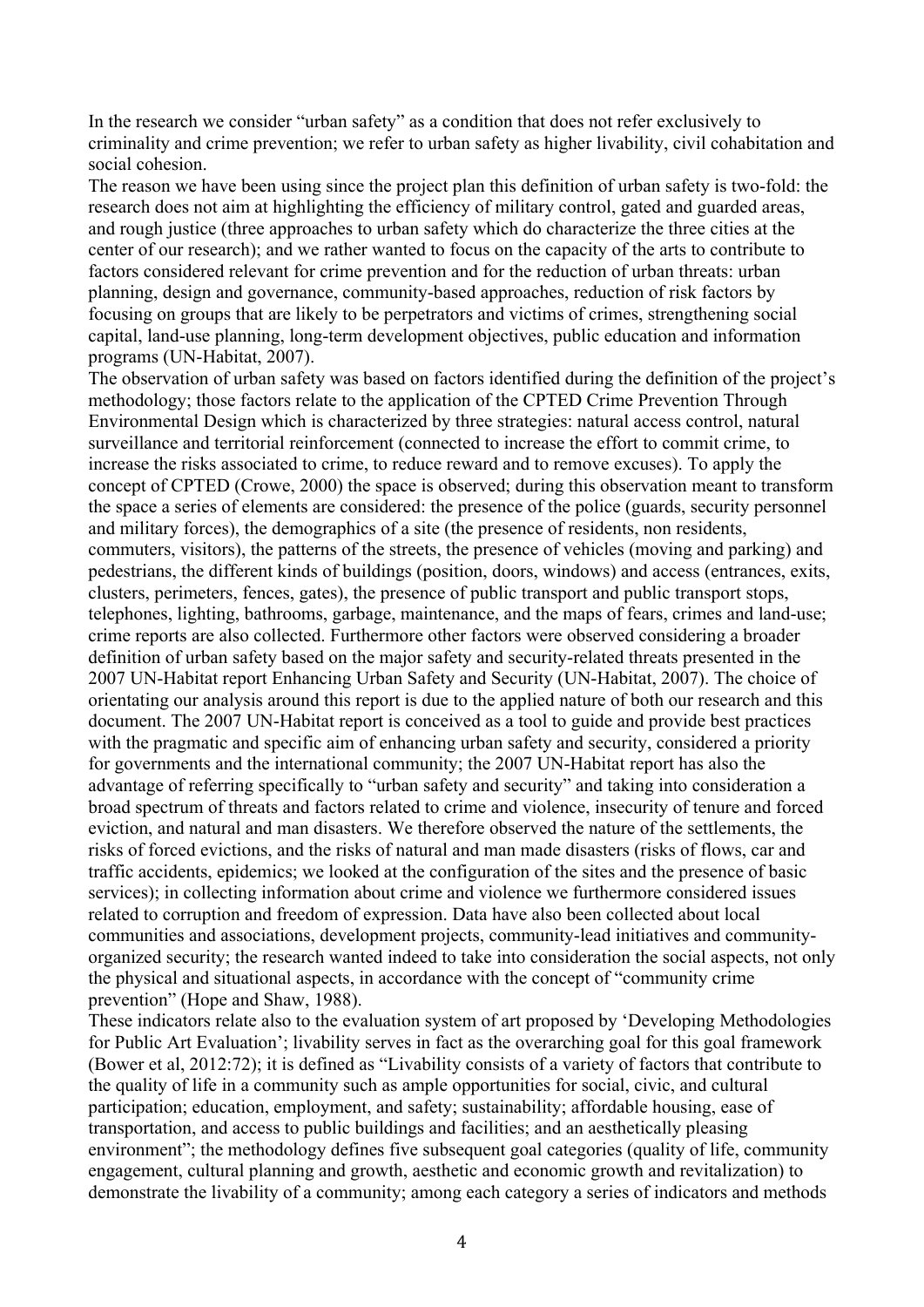to collect evidences are listened. The data and content we collected present strong similarities to this approach, but we did not evaluate and compare the parameters by using quantitative metrics. All researchers collected data on criminality in the cities of Douala, Luanda and Johannesburg. When available and when accessible, the official data are not precisely geo-positioned, which does not allow to relate them to the sites of public artworks. Interviews, the survey and images of the sites before and after the installation of public artworks were used to highlight transformations. In particular we looked at how sites changed before and after the installation of public art, the presence of businesses and informal traders, the construction of new buildings, the presence of police and military force, the behaviors and use of the space by whom and at what time. A specific attention was put on the creation of shared spaces and how they changed and were maintained; we also documented if artworks were vandalized or not and if they were repaired.

The comparative analysis confronted the findings of our qualitative interviews and case studies in relationship with the three safety and security-related threats highlighted by the UN-Habitat report (UN-Habitat, 2007).

#### **2.2 Cultural events and public art**

The research focused on cultural events and public art produced between 1991 and 2013 in Douala (Cameroon), Luanda (Angola) and Johannesburg (South Africa). The case studies highlighted two neighborhoods of Douala at the centre of cultural events and public art (Bessengue from 2001 to 2013 and New Bell from 2002 to 2013); the artworks *Troyeville Bedtime Stories* (2010), *Oppenheimer Park* (2010) and *Diespsloot I Love You* (2011-2012) in Johannesburg; in Luanda the Luanda Triennial (established in 2003, first edition 2006-2007, second edition 2010) and UNAP– União Nacional dos Artistas Plasticos (established in 1987).

The database of cultural events and public art in Douala presents 26 series of public artworks (10 proximity artworks, 9 artworks in passageways, 7 large-scale sculptures and monuments). The database of Johannesburg focuses essentially on public-lead artworks, it presents 54 series of public artworks (23 large-scale sculptures and monuments and 31 artworks in passageways) and it highlights the 3 works of the "JHBArtCity" and the 12 works of the "Bus Rapid Transport System Artworks". The database of Luanda includes 11 series of public artworks (7 large-scale sculptures and monuments, 6 artworks in passageways including a series of temporary billboards, and a series of proximity artworks made of "temporary monuments"); related to the specific cultural production in Luanda, the report also includes the description of 8 landmarks and 10 cultural spaces. Among the cultural spaces, the 5 buildings restored by the Luanda Triennale, used for exhibitions and restituted to their owners after the event are also listed. The filing provides for each work or series of works (the artwork can include more objects and interventions) the title, the location, a description of the work and of the artist(s), images and further information about the location and level of significance. Data have been geo-positioned and uploaded on the Harvard World Map, an online open map aggregator (developed initially with a focus on Africa and the arts) and allowing to facilitate research using geo-positioned data, historical and contemporary maps. Around 4'000 images of cultural production in Douala between 1991 and 2013 were uploaded on Wikimedia Commons under the license Creative Commons attribution share-alike thanks to the authorizations of doual'art, photographers and artists.

After providing a panoramic report of Douala, the case studies provide a before and after situation in the two neighborhoods of Bessengue and New Bell at the center of cultural events and public art produced not only by doual'art and the SUD Salon Urbain de Douala but also by other institutions. The two neighborhoods have been at the center of qualitative interviews, a survey of 200 people (100 in New Bell and 100 in Bessengue). A mobile phone number was set up in Cameroon to test the applicability of Ushahidi to report and map information online; the test on mobile phones produced limited results and showed the infrastructural limits of the current Internet connectivity in Cameroon; we therefore decided not to rely on this tool for the research. These two neighborhoods have been analyzed as case studies since they present an intense production of artworks in a limited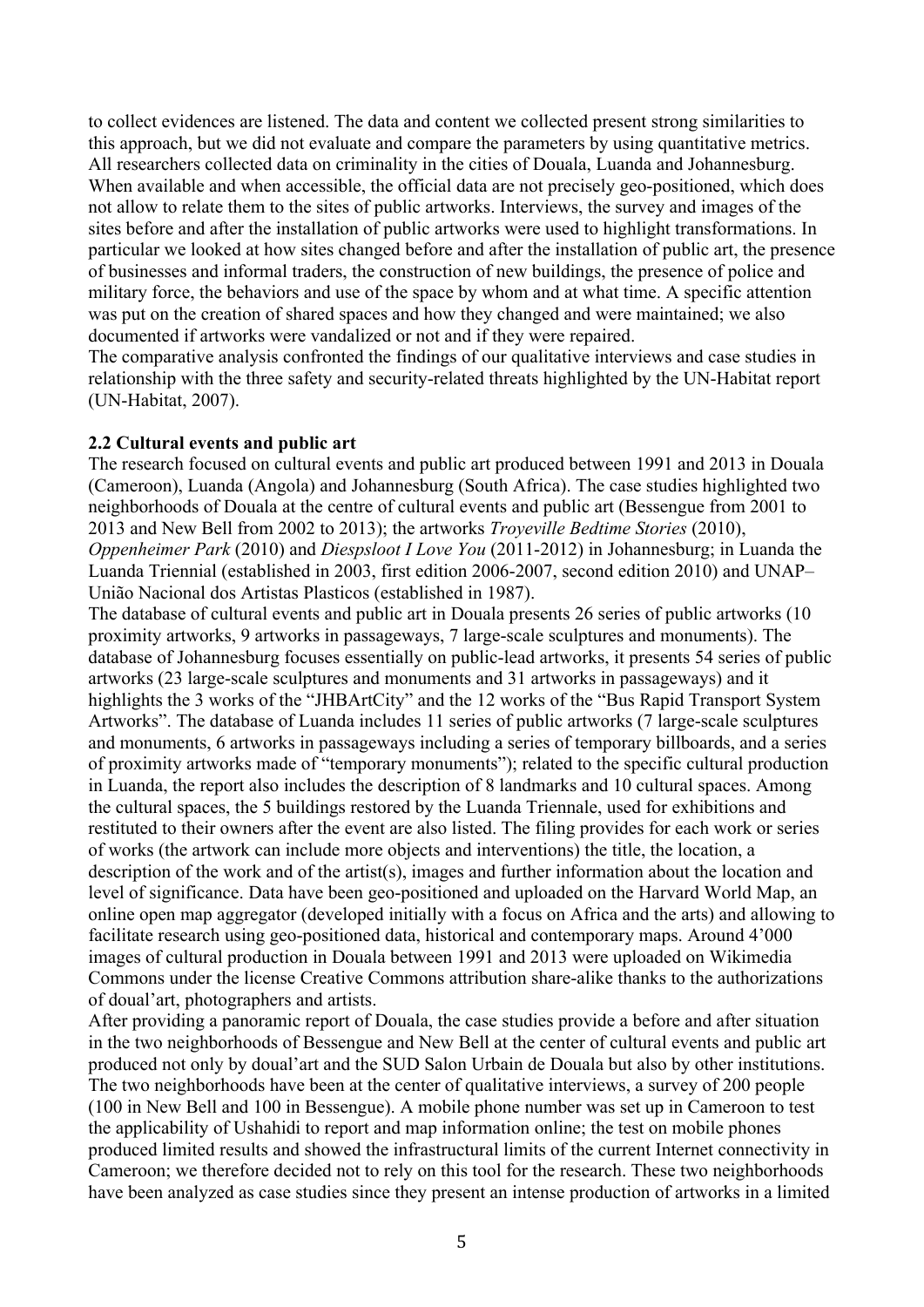area. Bessengué is the location of the "Atelier Urbain de Bessengué" (2001), "Bessengué city" (2003, with the production of the Radio *Bessengué city,* a community radio; *Bouquet de Souris* (a video project); an *informal house* built at the entrance of the district, made with colored, recycled and resistant materials; a *chat website* linking two Cameroonian women, one living in Bessengué and the other one in Indonesia; and the *Hope box*, collecting local communities' thoughts and proposals for the district improvement), the workshop *Cadavre exquis* (2003) resulting in a triptych wall painting at the boundary between the neighborhoods of Bessengué and Akwa Nord, the Borne Fontaine by Danielle Diwota-Kotto (2003), the Passerelle de Bessengué with an intervention of Alioum Moussa (2005) and more recently – within the SUD Salon Urban de Douala 2013 – the projects *Bessengué B'Etoukoa* by Trinity Session - Stephen Hobbs and Marcus Neustetter, *Madiba Square* by Pascale Marthine Tayou, *Têtes de rêve* by Boris Nzebo and *Light intervention* by Raumlabor. Semi-structured interviews were addressed to Marilyn Douala Bell and Didier Schaub, president and artistic director of doual'art, the public art funding agency; Ndoumbe Ebenezer, president of the Communauté Développement Bessengué-Akwa (CDBA); Ginette Daleu, visual artist who did several projects in Bessengué in 2002 and 2003; Simon de Gaulle, inhabitant and tourist guide of Bessengué; Thomas, the hair stylist working on the square between the two proximity artworks selected as case studies: *La Passerelle* and *La Borne-Fontaine*; and the *Fontanie*r, taking care of the functioning and maintenance of the *Borne-Fontaine*. New Bell is the location of two large-scale monumental installations (the *Njé Mo Yé* by Koko Komengé, a fivemeter-high sculpture made of red painted steel tubes of 12 cm diameter conceptualizing the Cameroonian family positioned at the crossroad "Dernier Poteau"; and the *Colonne Pascal* by Marthine Tayou, a twelve-meter-high totem made of enamel pots superimposed located in the middle of Shell New Bell roundabout); a proximity artwork (the *New Walk Ways* by Kamiel Verschuren) and two passageways artworks (*Oasis* by Tracey Rose, a mural installation located inside the walls of the CBC Babylon School, and *Les Mots Écrits de New Bell* by Hervé Yamguen, a series of six mural installations dislocated around the neighborhood of New Bell Ngangue) produced by doual'art within the frame of the cultural event SUD Salon Urbain de Douala. New Bell was also the location of the cultural space K-FACTORY and the event *Scénographie Urbaine*  ("Urban scenography"). Semi-structured interviews were addressed to Hervé Yamguen, Picsou, and Moctomoflar, the artist and musicians of the installation *Les Mots Écrits* de New Bell; the director and a teacher of the CBC Babylon School, whose façade hosts *Les Mots Écrits de New Bell*; and Kakanu, the owner of the bar hosting a piece of the same series of installations; the traditional chief of the block number 5 of New Bell, supervising the areas of New Bell Ngangue and Babylon; Marilyn Douala Bell and Didier Schaub, president and director of doual'art, the public art funding agency; Jean Yango, director of the Urban Planning and Development Department of the City Council of Douala (CUD); Junior Ndalle, journalist of Douala; and Adrien Kouomou Monting, inhabitant and part-time journalist from New Bell.

Beyond the panoramic report of Johannesburg, three case studies document and analyze three artworks in depth: *Troyeville Bedtime Stories*, *Oppenheimer Park* and *Diespsloot I Love You*. The three works have been selected to provide a variety of case studies from different neighborhoods (suburb with low density, inner-city with high density and township with high density), different locations (two parks and a residential area), different types of commissioning (private and public by the JDA Johannesburg Development Agency), different objectives (private initiative to improve a park for the community and city upgrading and urban regeneration) and different processes (private initiative, local government initiative without and with community participation). The case studies have been documented by collecting the facts about each work and through observation (direct observation and observation through time using Google images from 2001 or 2004 to 2013), interviews and reflexive analysis. Interviews included one-on-one and small group interviews with community members in and around the public art space. The semi-structured interview questions focused on actual use or avoidance of the space (current and prior to the installation of the artwork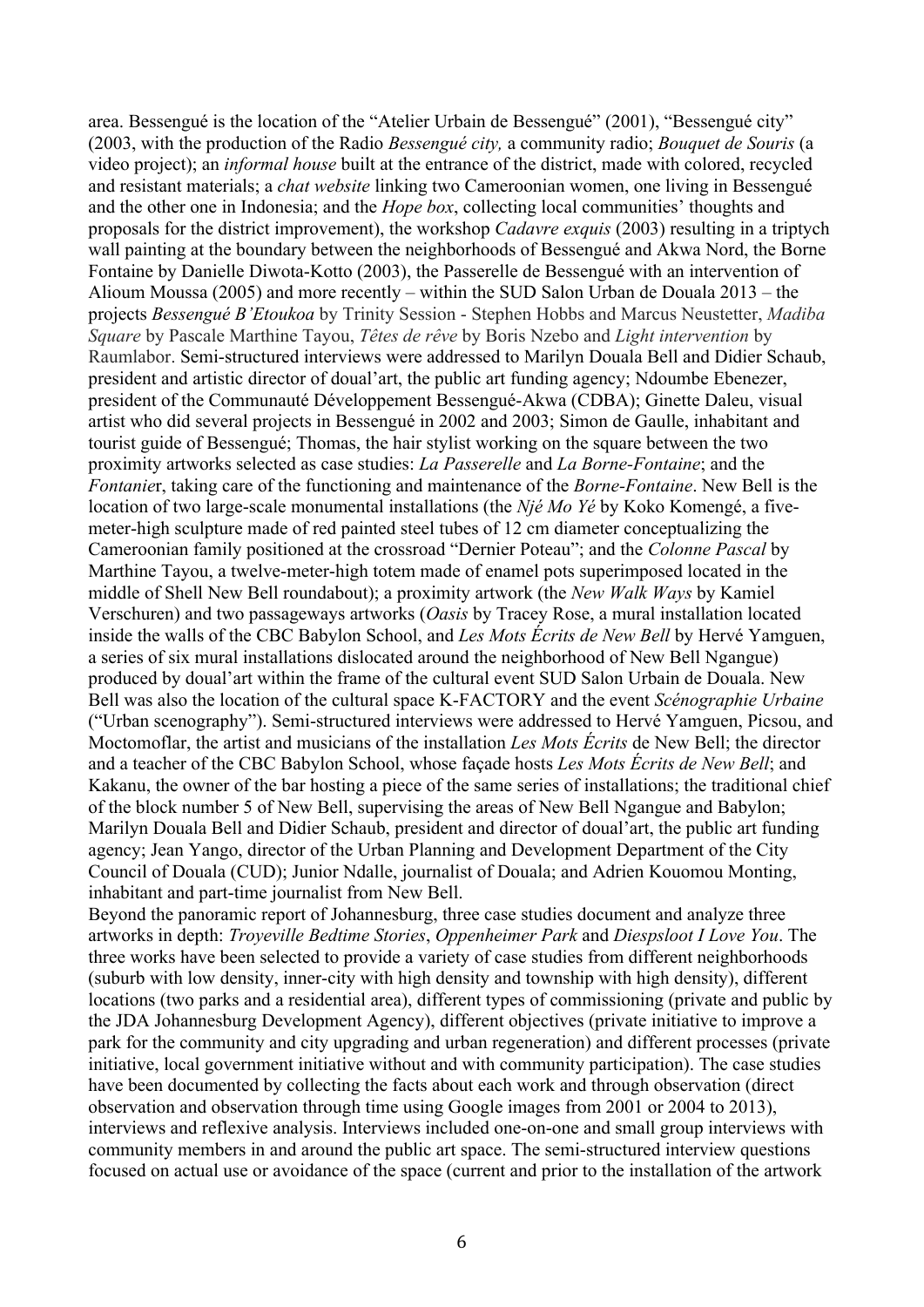when relevant); attitudes and perspectives towards the artwork; levels of engagement with the work. This was collected in both written and video (Vox Pop) formats.

In the case of Luanda, the focus was on the urban scale. A specific emphasis was posit on the city urban development through time, and its political implications. The UNAP and in particular the Luanda Triennale – and their relationship with the city – have been highlighted as a case study. The research was conducted through field research, observation, 56 qualitative interviews, the reading of historical maps from which it was possible to unfold the urban stratification and some of the main spatial issues linked to the city construction (Arquivo Historico Ultramarino Lisboa, Archive IPAD - Instituto de Apoio ao Desenvolvimento Lisbon, Documentação AHU > 03-MU 1911-75 > DGOPC, Archive of the Luanda Triennial) and the production and review of photos.

# **2.3 Actors: role, intentions, contribution**

The actors involved in commissioning public art have been interviewed. The case studies focused on a broader number of actors including artists, local authorities, communities involved and a section of the audience. In the case of Douala a limited survey of 200 people with 51 closed and open questions was produced to collect information about the interviewees' profile, mobile phone usage and communication, knowledge and perception of public art, impact of public art on security and life style and requests for improvement in terms of security in the two specific neighborhoods of Bessengué and New Bell.

# **2.4 The impact of cultural events and public art on urban safety: before and after**

To collect evidence of the impact of cultural events on public art, the team researched the situation before and after cultural events and public art. The focus on before and after addressed the case studies selected in each city. An overview of the cities through time (highlighting safety and security issues and the production of cultural events and public art) is presented in the panoramic reports and is based on literature reviews, official documents, statistics, cultural policies and qualitative interviews with a series of key stakeholders.

A series of repeated criticism has been raised towards the evaluation of art. It is suggested that it is unrealistic that short-term projects can have an impact on issues related to health, crime, education, employment (DCMS, 1999); evidences collected are often considered anecdotical because they report the personal points of view of participants (DCMS, 1999; Belfiore, 2006); the need for measurements and longitudinal studies is consistently mentioned (DCMS, 1999; Coalter, 2001) and in any case there are doubts about the possibility of providing 'cause-effect' relationships (Matarasso, 1996; Jermyn, 2001; Reevers, 2002). To collect the most relevant data, our research emphasizes the physical transformations of sites. The research timeframe was 1991-2013. For the research in Johannesburg it was possible to use Google images to observe the site through time before and after 2010; it was also possible to frame the works within the JDA Johannesburg Development Agency regeneration and upgrade plans. To explore in particular the impact of the Luanda Triennial on Luanda (assuming the triennial is a public artwork with an urban scale), the urban transformations of the city were documented and studied using archive materials and observation. The 4'000 images collected on the cultural production of Douala and uploaded on Wikimedia Commons allowed to retrace the transformations of the sites in particular in the neighborhoods of Bessengué and New Bell, where cultural productions have started in 2001 and 2002. Interviews were used to record impressions of how the sites changed and information collected through interviews were confronted with observations and images.

# **3. Research results**

# **3.1 Actors: role, intentions, contribution**

The production of cultural events and public art in the three cities at the center of our research involves a series of actors: governmental organizations, non governmental institutions and informal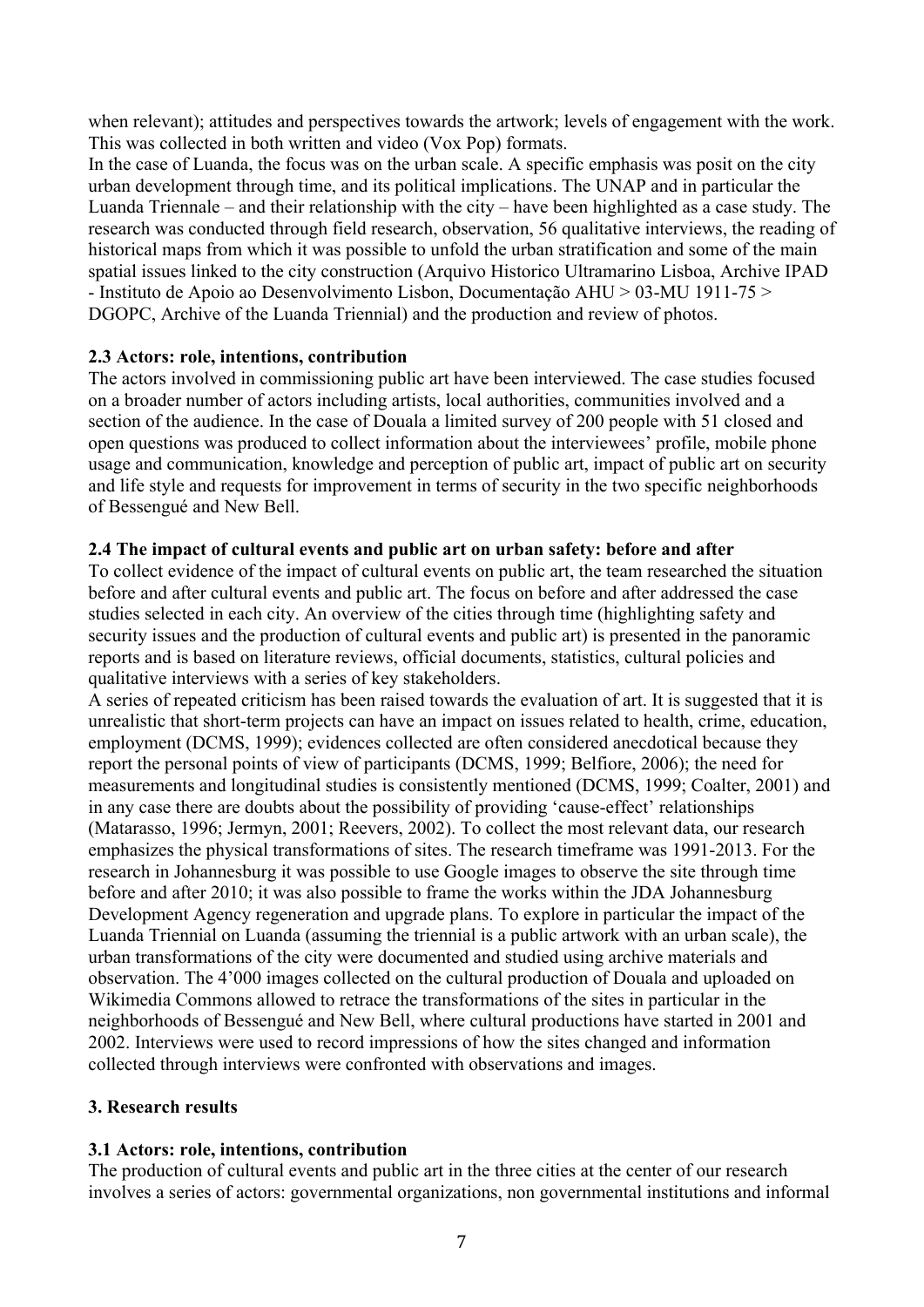groups, artists and communities which are engaged and addressed and which attend cultural events, view the artworks and eventually benefit from these artworks.

A public agency is a major actor in the production of public art in Johannesburg: since 2001 the JDA Johannesburg Development Agency has commissioned most of the artworks in the city, framed within urban development and regeneration plans which include resettlements. Public art has been consciously deployed as a strategy for creating meaningful and safe public spaces as part of the overall regeneration of the complex and challenging environment of Inner City Johannesburg. From the interviews, though, what emerges is that – in the intention of the JDA – safety is essentially associated to the safety of the artworks and the safety of the people accessing and enjoying the artworks. There is no direct intentionality of producing safety by commissioning artworks; the artworks have mainly a commemorative aim (strongly associated to the reconstruction of new histories and narratives) and they tend to represent the last component of the urban regeneration process with limited involvement of artists in the actual regeneration plans (with some notable exceptions such as the Faraday Place in 2003). As emerges in the case study of the Oppenheimer Park, fences, gates and guards are used to protect the area and the artworks. New attempts to engage communities have started more recently. The case study of the *Diespsloot I Love You* documents one of these projects and highlights the interest in testing the capacity of artistic practices to activate and reinforce communities. In the case study of *Troyeville Bedtime Storie*s, the fact that the production of a public artwork in a park was produced by an independent group without formal authorizations was recalled as a key element in the success of the project, perceived as community-lead and independent from the government, and capable of triggering respect and maintenance of the work; in the case of *Troyeville Bedtime Stories* the park and the artwork are not protected by fences, gates and guards.

In the case of Douala, the productions at the centre of our research are conceived and implemented by a key non-governmental institution: doual'art. The institution "offers the artworks to the city" (as declared by the organizers and formally stated in agreements with the city government). Regardless of the actual producers, what emerges from the survey and the interviews is that large-scale sculptures produced by the NGO in particular are attributed to the government; in the case of artworks with an infrastructural-functional component the attribution is commonly associated to the government or development organizations (unless the people interviewed have been actively engaged in the production). The aim of doual'art is to contribute to transform the city of Douala, its identity and the way people perceive themselves in the city and in the world. Producing a safer city is not in the intentions and vision of doual'art, but it has been at the center of its work. In 2003 in the neighborhood Bessengué, doual'art produced a small building with access to water and a bridge (both interventions conceived with the participation of artists); the works emerge from discussions with the community (which highlighted the need for these two infrastructures for safety reasons). The discussions were organized for the actual need of establishing an agreement with the community to organize events and to install artworks on their land; this lead to the necessity of creating an informal community group; later on this informal community group archived – with the support of doual'art – the result of obtaining new funds for the development of the neighborhood; Bessengué will receive funds from the World Bank; the presence of an organized community in the neighborhood plays a central role in being selected as a pilot project. doual'art has exchanged with the local government for the necessity of obtaining authorizations for events and the installation of large-scale sculptures on public land (in particular roundabouts); the organization has been seeking a stronger partnership since 2007, to access data and maps on the city but also to reinforce its capacity of intervening on the city. The art productions for the SUD Salon Urbain de Douala 2010 focused on the issue of water, a main resource and threat in the city of Douala and for the SUD 2013 doual'art wanted to support specifically artworks including architectural and functional elements.

In Luanda the concept of contributing to conflict resolution with culture is strongly related to the vision and practice of an artist: Fernando Alvim. Alvim is the director of the Luanda Triennale, an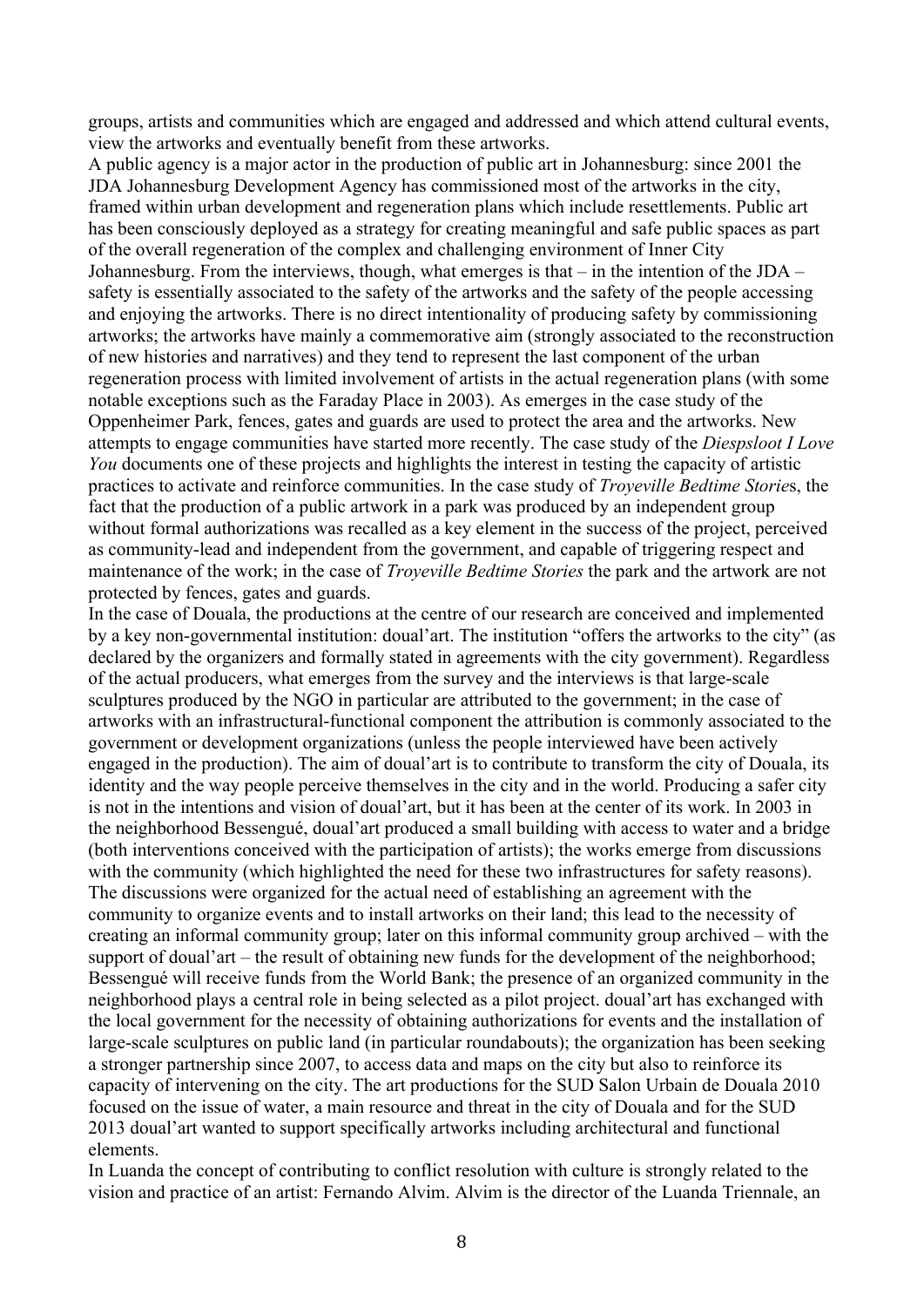event promoted by the Ministry of Culture but specifically conceived by him. The discourse and vision of the event is specifically relevant for the research topic because it addressed the post-war conditions of the city of Luanda directly and it shows – compared to the discourse around cultural events and public art in Douala and Johannesburg – a direct interest in the role of culture in reducing conflicts and in contributing in the transition process of Angola from a militaristic society to a civil society. Of course the cease-fire of 2002 after 30 years of civil war is specific to Angola, but there is a peculiar strength in the position of Fernando Alvim, echoed in the words of Simon Njami – a major international art curator collaborating with Alvim and the Luanda Triennale – and in the words of the collector Sindika Dokolo – supporter of the Luanda Triennale and of the Sindika Dokolo Foundation organizing it – who claim that the arts should be used as a weapon. This strength generates a very peculiar discourse, which links the vision of Fernando Alvim and the Luanda Triennial to the cultural vision of independence movements. The arts are conceived as a revolutionary and political tool and the tone takes a clear distance from the more commonly used discourses – in Africa and in the arts – related to development and regeneration. The research highlighted the distance between the discourse and vision, and the actual implementation of the triennial. Even if promoted by the Ministry of Culture and supported by Sindika Dokolo – a wealthy Congolese art collector who is married to the daughter of the President of Angola, Isabel dos Santos – at the moment the triennial does not appear to have influenced a broader cultural program, a sensitivity to the preservation of cultural heritage and larger urban plans. During the triennial some abandoned buildings were restored in order to be used during the event and the vision of Fernando Alvim appears to have triggered – at an international level and in the specific field of contemporary art – interest on him and Luanda.

Another important element that merits to be highlighted is the artists' choice of producing artworks, which directly address practical problems. In the process that the NGO doual'art applies to produce public art in Douala, artists have great freedom in selecting the specific site where they want to intervene. The documentation about the artworks produced shows that a series of artists have deliberately (and independently) decided to create artworks with an infrastructural-functional nature: it is the case of the artworks produced by Kamiel Verschuren, Lucas Grandin, Tracey Rose, Loris Cecchini, Jesus Palomino, Philip Aguirre, Ties Ten Bosch, James Becket (for the SUD Salon Urbain Douala 2013, doual'art explicitly aimed at producing artworks with an architectural – infrastructural-functional – nature by involving Raumlabor, Pascale Marthine Tayou for Madiba square and Juan Fernando Herran). What emerges by looking at the artists deliberately (and independently) producing infrastructural-functional artworks is that none of them live in Douala and that this infrastructural-functional element can either be a constant element of their practice or a new element introduced for the site-specific work in Douala. The intentionality and the direct link with safety is self-explanatory in the wooden planks covering open gutters by Kamiel Verschuren, the shelter by Jesus Palomino, the bridge by Ties Ten Bosch, the well of Loris Cecchini and – in the case of Philip Aguirre – a theatre which redesigns the space around a water source and includes the water system. The works *Le Jardin sonore* [the sound garden] of Lucas Grandin and *Oasis* of Tracey Rose are more complex and particularly relevant examples of artworks which on one side relate to an infrastructural-functional component and on the other side provide a relevant example of the space of research and experimentation our hypothesis refers to; both works present a strong coherence with the artists' practice, but the approach is declined in a new way in Douala. It shows both the deliberate (and independent) interest of the artists in addressing the audience and its "needs", and the capacity of the work to maintain a central aesthetic and evocative strength. The needs addressed by the artists are both practical (producing a shared space by cleaning and refreshing an area) and immaterial (producing a space for the imagination). In the case of *Oasis*, the artist Tracey Rose embellished a school with murals (which can be defined a very well-know and widely used technique and type of public art), but what is specific of this work is that the images created – even if they are framed in the title Oasis and portrait flowers, animals and names of plants – are actually scary. The animals and the flowers are disproportionate, and the names of plants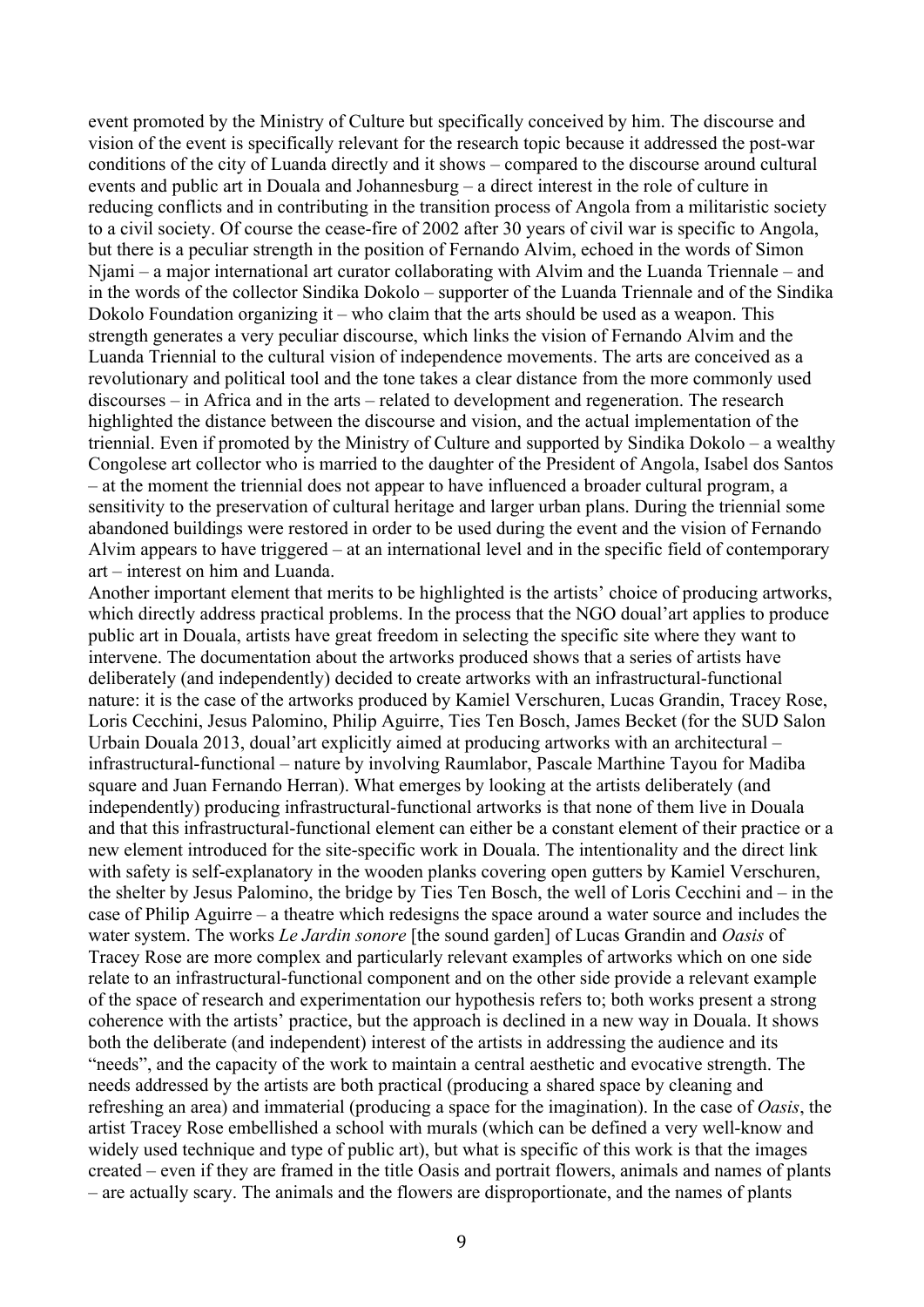recall the classification systems, which has produced a specific legacy in Africa. The strength of this work relies on the contradiction between beautifying and producing a safer space, and at the same time evoking to the innocents – the little primary school children – that the world is actually an unsafe place.

The direct and indirect fruition and perception of the artworks involves the largest group of actors: communities. Communities are engaged, addressed or they are simply the beneficiaries and viewers of the artworks. It is obvious that the production of art in the public realm is specifically aimed at reaching a larger public, but the relationship with it can vary widely, according to the production process employed. In the cities at the center of our research it appears that safety is a concern constantly in the background. When addressed during the production of artworks in the neighborhood of Bessengué in Douala, the community immediately requested interventions focused on safety and security: a bridge to secure the access to the neighborhood, access to clean water, streets to allow ambulances and firefighters to rush, interventions to limit the damages of flows during the rainy season and of course basic services such as electricity, sanitation and collection of garbage to reduce the insalubrity of their living conditions. The research has highlighted how the reaction and the feedback from communities vary greatly according to a series of characteristics of the artwork and their location. One of the most interesting aspect of the relationship between culture and safety which has emerged is certainly the capacity of some artworks to trigger images, emotional geographies (an expression used by Fernando Alvim) and reactions: something which can be summarized in the sentence "Ça réveille" [it wakes you up] – stated by a teacher of the school CBC Babylon of New Bell in Douala. It is then – in finding something in the artwork, but also in the confrontation and exchange with artists and people who sabotage consolidated paths and power dynamics – that something new happens: people start caring about places and other people (maintenance of the areas, engagement, establishment of groups and renovations; when asked people affirm that places are safer now). Those artworks appear to participate in the construction and production of value, in particular in places where people feel there is no value. Only few artworks appear to have this effect. In other cases their presence is not noticed or it is vaguely associated to a sense of well-being. Monuments and large-scale sculptures appear to produce much more conflictual reactions; regardless of who has produced them; they are perceived as public statements, and media coverage tends to empathized disputes and political issues.

# **3.2 The impact of cultural events and public art on urban safety: before and after**

The research in the three cities of Douala, Luanda and Johannesburg has reported a series of facts describing the situation before and after the production of cultural events and public art. We present below a selection and short summary of the information collected in the reports and case studies.

1. In the neighborhood of Bessengué in Douala, in the Nineties there was no access to water, sanitation, electricity and garbage collection and there were regular flows. In 2001 a first artistic workshop is organized (producing murals and street signs), in 2003 there is a second workshop (producing also artworks in the form of a shelter and a radio station), the production of a tryptic murals and the installment of *Borne Fontaine*; in 2005 *La Passerelle* is installed, a bridge which connects the neighborhood to the main road accessible only through unstable wooden planks before. To intervene in the neighborhood the NGO doual'art triggered the institution of an informal group which is currently the Development Committee of Bessengué-Akwa (Communauté de Développement de Bessengué-Akwa – CDBA) and which has later on lead to the selection of Bessengué as pilot project for new development interventions supported by the World Bank (two more water pumps installed, the lanes of the valley paved, and a wide dirt patch created along the Mbopi River, allowing ambulances and firemen to access the district in case of emergency). The risk of floods has strongly decreased since the CDBA succeeded in prompting the Urban Community of Douala to drain the bed of the Mbopi River every two years; a bin has been located just out of the district and the agency in charge of this service empties it every day. At the same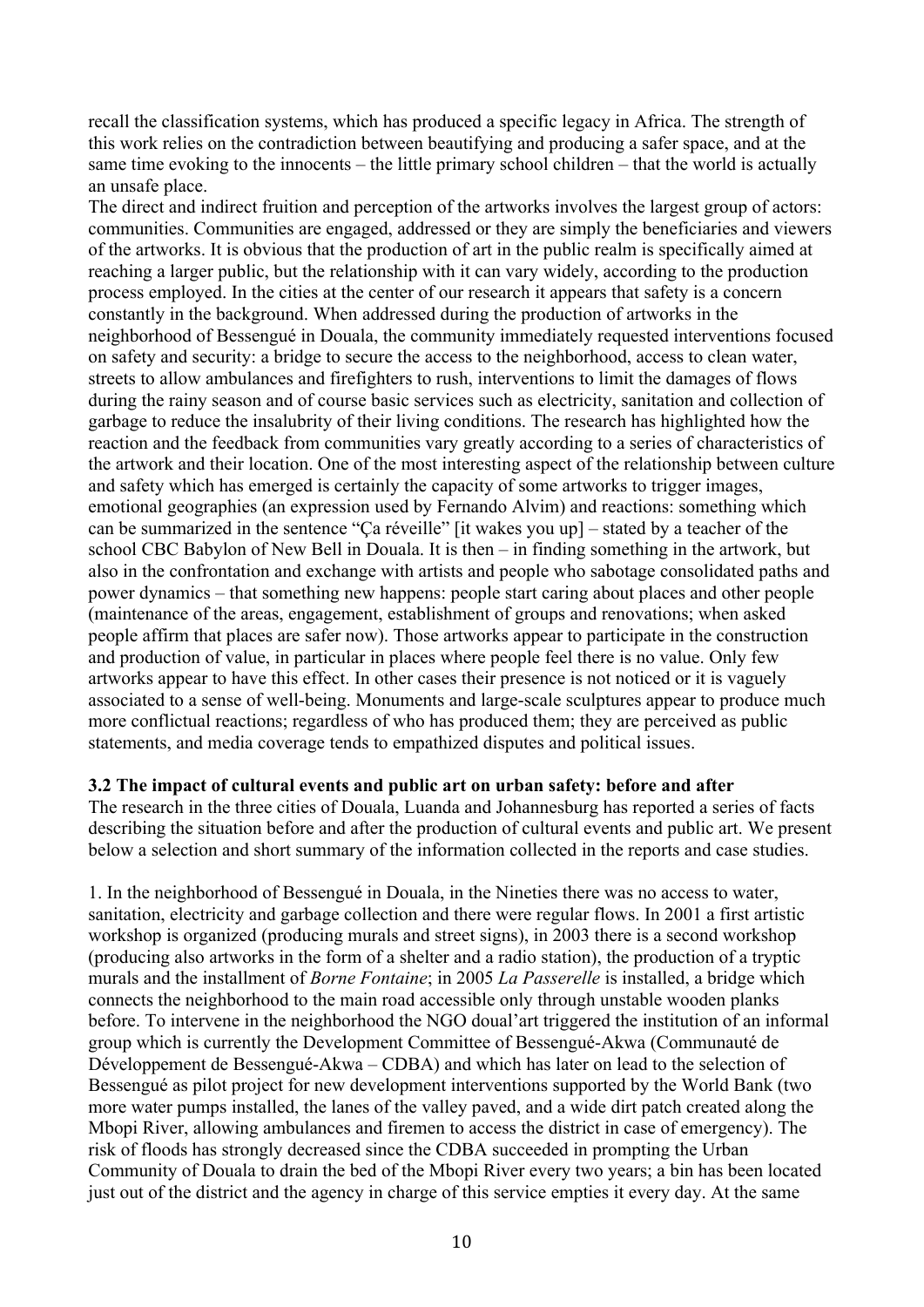time, a non-native chief managing the enclosed block between the area of the Passerelle, the Bornefontaine and a third block facing a major boulevard, has been inspired to fundraise money and to lead to the installation of electricity in his area and in 2013 the construction of a new bridge, made of concrete, over the Mbopi river. The location of the *Borne Fontaine* (managed by the CDBA, which reinvests its revenue in interventions of maintenance) and *La Passerelle* has become a new shared space, used as a meeting point and a playground for children. New informal businesses have been installed around this space, but their location on the borders of the Mbopi River is at risk of floods during the rainy season. In 2013 a new series of artworks was produced by doual'art in the neighborhood of Bessengué in the frame of the SUD Salon Urbain de Douala. Out of 100 people responding to the survey 98% declare that they are proud of the presence of the installations and 69% assert that aggressions have diminished.

2. New Bell is a district of Douala stigmatized by a bad reputation due to the poor living conditions of its inhabitants, diffused criminality, and the fact that it hosts the central jail of Douala, one of the worst of Cameroon (Amnesty international, 2008). Gutters and watercourses are open, running all along the main paved roads and used as garbage dumps. A code of silence of the community protects criminals from the police and aggressions are reported in particular at night (CUD, 2004). The district is the location of the art group Cercle Kapsiki founded in 1998 and involving the artist Hervé Yamguen who lives in New Bell; in 2001-2002 this group has organized the *Scénographie Urbaine*, it opened the centre K-FACTORY (currently temporarily closed) and organized exhibitions. In 2007 the large-scale sculpture *Njé Mo Yé* by Koko Komegné and the neon signs *Néons d'amour* by Hervé Yamguen were produced and in 2010 another series of artworks was installed in the frame of the SUD Salon Urban de Douala. The artwork *New Walk Ways* by Kamiel Verschuren produced a 500-meter-long installation made of wooden planks covering open gutters of the district, featuring perforated text fragments. The work focused on glitters located in the streets and in front of houses, which do not relate closely to specific private houses. In 2012 some of the wooden planks made by Kamiel Verschuren were still there and some others were substituted by the dwellers on their personal initiative. The school CBC Babylon is the location of the murals *Oasis* by Tracey Rose produced in 2010; at the end of 2013 the number of students has increased from 57 to 400 and of teachers from 4 to 14; a new wooden building has been constructed to host an Anglophone section with 6 classes; the director of the school has planted flowers in the school yard in front of the artwork and signage was added to encourage people to avoid throwing garbage on the ground; according to the teachers and director, the presence of murals had a direct impact on the reputation of the school by providing the institution with an image of cleanliness, modernity, and seriousness. The outside of the school is also one of the sites of the murals *Les Mots Écrits de New Bell* by Hervé Yamguen, which intervened on four other walls of the neighborhood by producing artworks around sentences written by a group of young musicians involved in the project. Dwellers have started to paint the wall of their houses reproducing the blue colors of some installations or imitating the drawing of the façade of Hervé Yamguen's house. Specifically in New Bell Ngangué (the area of these works) more than half of the interviewees (52%) correctly attributes the artworks to Hervé Yamguen, and their presence is described by 100% as accepted and appreciated: "they make the neighborhood shine". Always in 2010 also the large-scale sculpture *Colonne Pascal* by Pascale Martin Tayou was installed in New Bell, specifically in the area of Shell New Bell. From the survey and qualitative interview this large-scale sculpture appears to have raised a public debate and it was criticized for not corresponding to the message people wanted the monument to express in the middle of a square testimony of the riots of May 1955. Almost all the people interviewed (96%) perceive Shell New Bell as a safe landmark for motorbike and taxi transfer, but even for dating partners, meeting friends, having lunch or enjoying a beer. Moreover, 88% of the interviewees assert that after the installment of the monument the place has become cleaner, that criminality around there has diminished (88%), and the presence of tourists has increased (66%); 78% of the people interviewed believes that tourists are rather safe going there to spend time.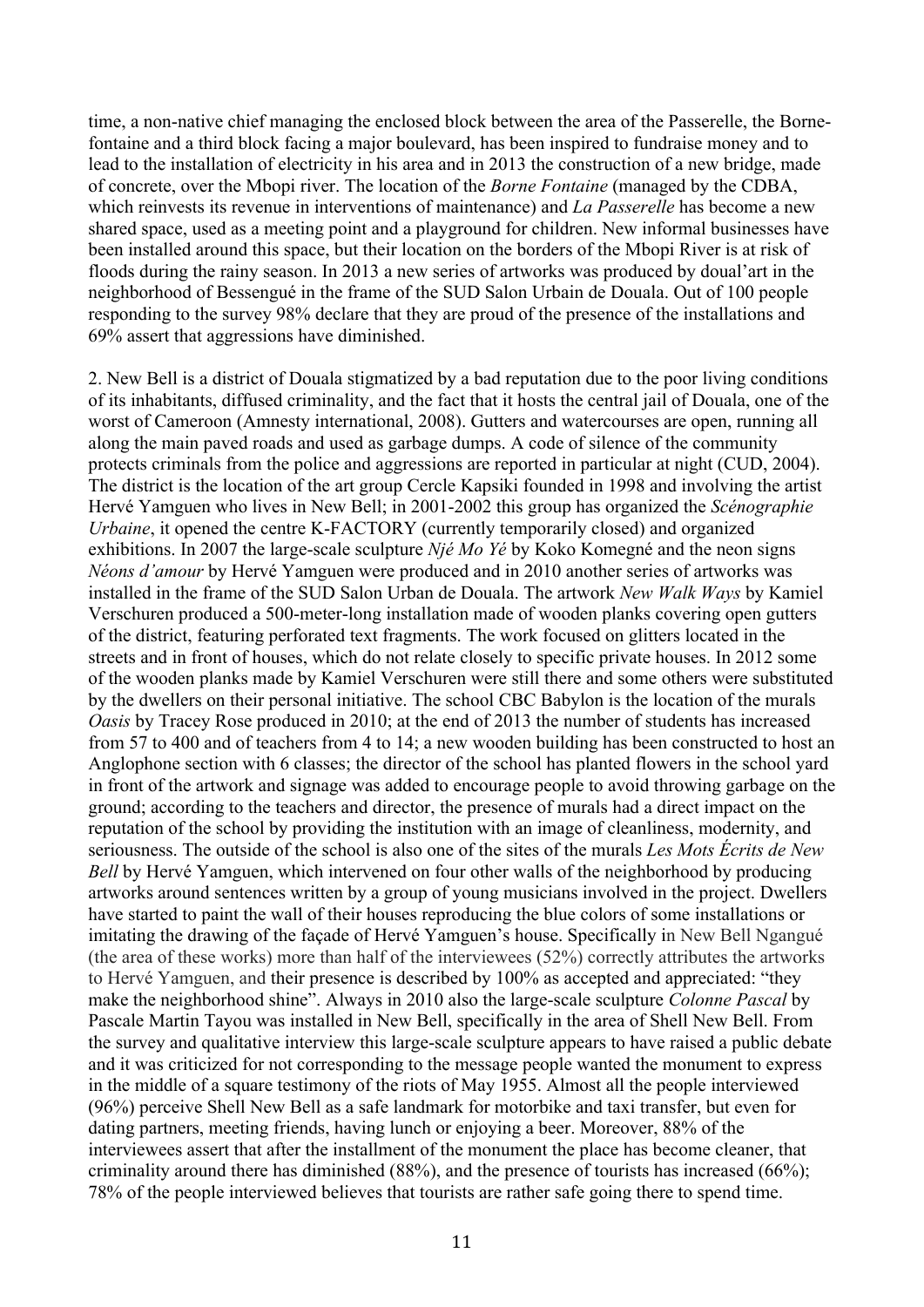3. The renovation of the Oppenheimer Park in Johannesburg was associated with the 2010 production of a series of five sculptures, a public commission of the JDA Johannesburg Development Agency. Before the restoration, the park was home to a motley crew of homeless people and trolley pushers – recyclers who used the park as a parking lot for their trolleys. In 1999 the area was identified by the city as a priority for upgrade but the process was complicated because the city had to contend with where to house hundreds of informal traders who actually paid (an entrepreneur and self appointed park manager) to use the park as storage for their wares. The park is now surrounded by a fence and a guard opens the gates every morning at 7am and closes it at 7pm. Inevitably the strict access regime and full-time security means that the park is safe and this impacts upon people's perceptions of their own safety. With the exception of young, mostly male basketball players for whom the park is a destination, most of the Oppenheimer Park users are transitory, using the park as a rest stop or meeting point on their way elsewhere. Statistical evidence of crimes shows how crime has shifted broadly in the city over a ten-year period; one can hardly provide statistical evidence for specific precincts like the Oppenheimer Park. Despite the lack of concrete data, there is qualitative evidence that the Ernest Oppenheimer Park is safer now than it was before its rehabilitation in 2010. In the interviews, there are certain visual cues that respondents associated with safety in the park – flowers, an environment that is well kept and clean, the presence of other people enjoying the park, and so on. Whether conscious or not, there seems to be an association between a sense of wellbeing (which includes safety) and the nature of the environment. Men and women, young and old, used environmental registers of beauty and cleanliness to relay their sense of comfort, relaxation and safety in their park. Even though people seemingly did not notice the art or understand its meaning, there was an overwhelming response that it was an important feature of the park.

4. In the case of *Troyeville Bedtime Stories* by Johannes Dreyer, a sculpture in the shape of a bed has been located in 2010 in a park in the neighborhood of Troyeville in Johannesburg. The park has no fences, gates and guards and it is maintained by City Parks, and even before the Troyeville bed, City Parks cut the grass, and picked up the garbage in the park; the artist did not seek any permission to install the artwork. The subject of the artwork crosses the line of what is visible and invisible in public space and it raises interesting questions on how and what people see in public. The title in many ways evokes the safety of home and the bedtime rituals of middle class nuclear families. It is as a result of the neglect of the park that the curator Lesley Perkes decided to invest in a sculpture. "There was a pile of rubble that was unsafe and unhealthy. It was not safe for children to go and play in the park". In the interviews with park users around the safety of the Troyeville park, respondents referenced proxies like the park's cleanliness, the number of users, the trees, benches and the general feeling of the environment as ways of explaining why they felt safe in the park "since this bed was here, I could walk there". It is not the art piece in that gives a sense of safety and security, but its presence appears to trigger activities that improve the sense of safety and security in the environment. The sculpture had ripple effects on City Parks' investment in the park. According to community members and park users, City Parks installed more benches and dustbins in the area *after* the sculpture was built. Furthermore the production of the work triggered relationships and involved people in taking responsibility for it and taking care of its maintenance. The Troyeville Bedtime Story achieved what many would regard as impossible in Johannesburg. In a city where socializing with 'strangers' in a public park at night with no controlled security or walls is unheard of, having families out in their pajamas tested the discourses of fear and insecurity that circulate in the city. It demonstrated that it is possible to feel safe in an inner-city park without private security. Yet these spaces of safety are ephemeral and come together with great effort from community members. To a large extent, the presence of a stable community appears to have been part of the project's success.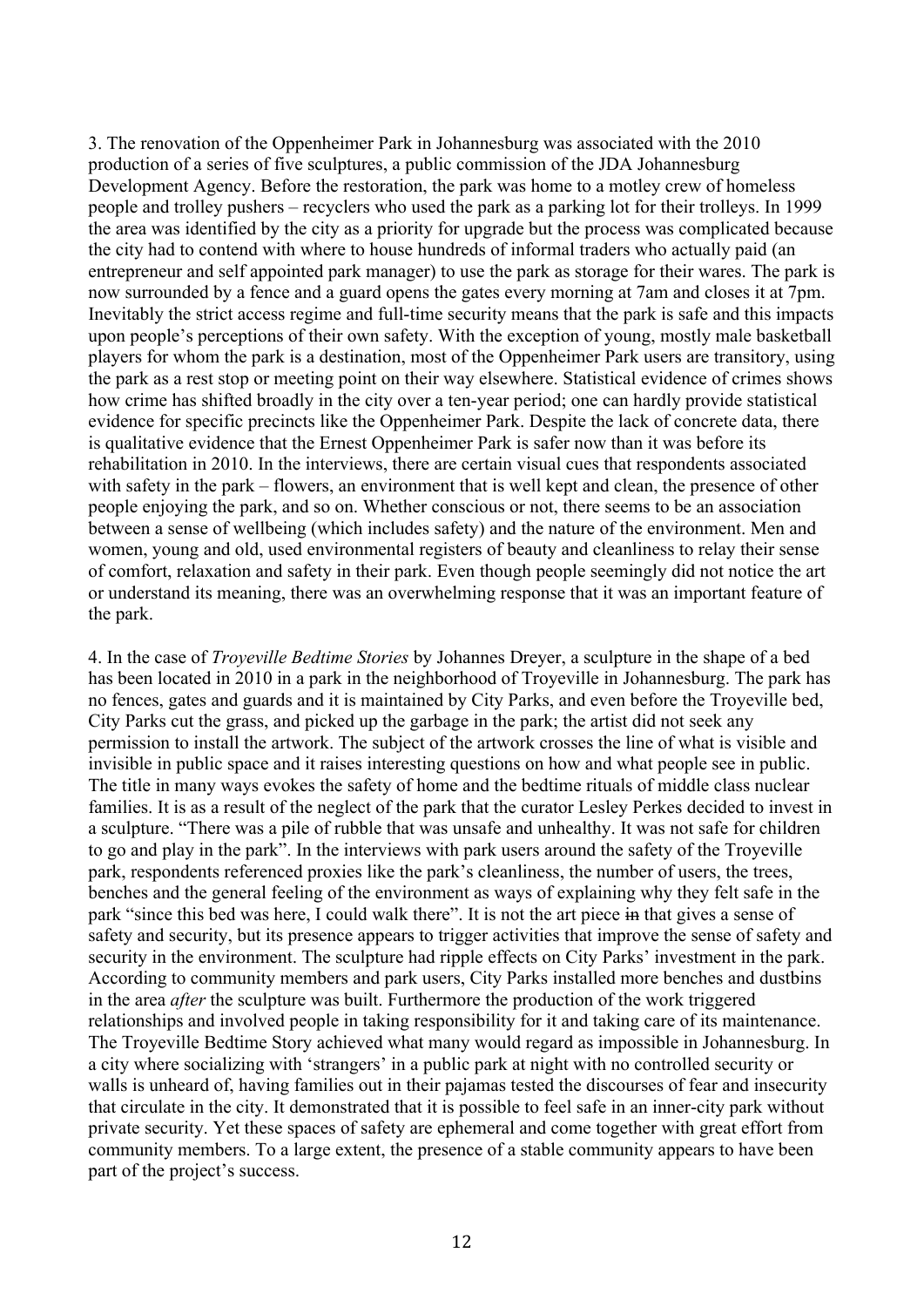5. In 2011-2012 the performance and sculpture *Diepsloot I love you* was produced in the neighborhood of Diepsloot West in Johannesburg, one of the most economically marginal areas in the city. Infamous for its violence, Diepsloot is a post-apartheid's problem child, with the confluence of South Africa's post-independence challenges – poverty, immigration, service provision, unemployment, housing, infrastructure and crime; in May 2008 it was the centre of xenophobic violence that spread across South Africa. In 2013-2014 the neighborhood has been at the center of a rehabilitation investment. "Diepsloot", as the city's brochure states "is ready for development". While the publicly available statistics are useful in putting crime in Diepsloot in broader perspective, they are unable to tell us where the crime happens within the township. It is difficult, for example, to obtain local level statistics that tell us whether crime in the area around Muzomuhle primary school in Extension 2 has changed as a result of the public art intervention. Indeed even in Diepsloot, levels of safety differ between sections. The residents we interviewed clearly pointed out the areas that were most notorious for crime. Extension 2, where we conducted our research is considered safer than Extension 1. But numbers often hide the socio-psychological impact of crime on an everyday level. It is difficult to have a conversation in Diepsloot without talking about crime. For the community, participating in the project had a deep significance, it symbolized the community's "voice" (their ability to comprehend, interpret and articulate their own stories in ways that assert their experiences and a vehicle for social dialogue) and the potential empowerment of the community to make decisions about their environment. If public art alone cannot address issues of public safety and crime, there is a sense in Diepsloot that *some* behavior has changed due to the artwork. Previously, the owner only cleaned the area immediately outside of his tavern and left the garbage beyond this perimeter on the streets. When the DACN members were cleaning the bridge one day, the Tavern owner said to them "*you are already doing the art, I will clean out here"*. The art has given people in this part of Diepsloot a sense of responsibility for their spaces. A resident states that *"art makes it safer for kids to play and relax… It's safe because it is in the open compared to the paths in the squatter camp. Everyone can see you. If people try to do some harm they can be seen"*. When the sculptures were initially installed, one of the pieces was vandalized and stolen, and there was a fear that this would happen again. The process of repairing the artwork resulted in a tacit agreement of non-aggression and respect towards the space and the work done in it. It appears that it is this unquantifiable process of humanizing people and spaces that plays a powerful role in improving conviviality and wellbeing.

6. The organization of the Luanda Triennale started in 2003 and it had two editions in 2006-2007 and 2010, which produced exhibitions in a series of five renovated buildings. The event is initiated by the Angola government, its concept is designed by the artist Fernando Alvim, it is implemented by the Sindika Dokolo Foundation and promoted by the Ministry of Culture. In 2013 the research documented the vision and discourse of the triennale with interviews to Fernando Alvim and to another key co-organizer Simon Njami; the vision was framed within the political, urban and artistic context of Luanda, by considering the triennial in itself as public artwork at an urban scale. The vision and discourse of the triennale is rooted in the post-war situation of Angola, its militaristic society and the role of culture, art and cultural heritage within Angola history; the concept of the triennial is to be – not an event – but a cultural "movement" capable of triggering mental spaces and emotional geographies through desire, to reconstruct the cultural identity of the country after three decades of civil war. The concept of the triennale refers to repairing and reestablishing "humanity" in the city and it is strongly coherent with Fernando Alvim's artistic practices and previous projects. The triennale organized free events, and recuperated and occupied temporarily vacant spaces (the Globo hotel, the Correios de Angola, Vivenda, the Armazen, the Baleizão). In 2013 the buildings renovated by the triennale are still in use by their specific owners; the event took place in the city center and no events were organized in the Bairros. In 2007 the exhibition Check List Luanda Pop – the so-called African pavilion – was presented as an off event at the Venice Biennale, considered one of the major world contemporary art events; it was selected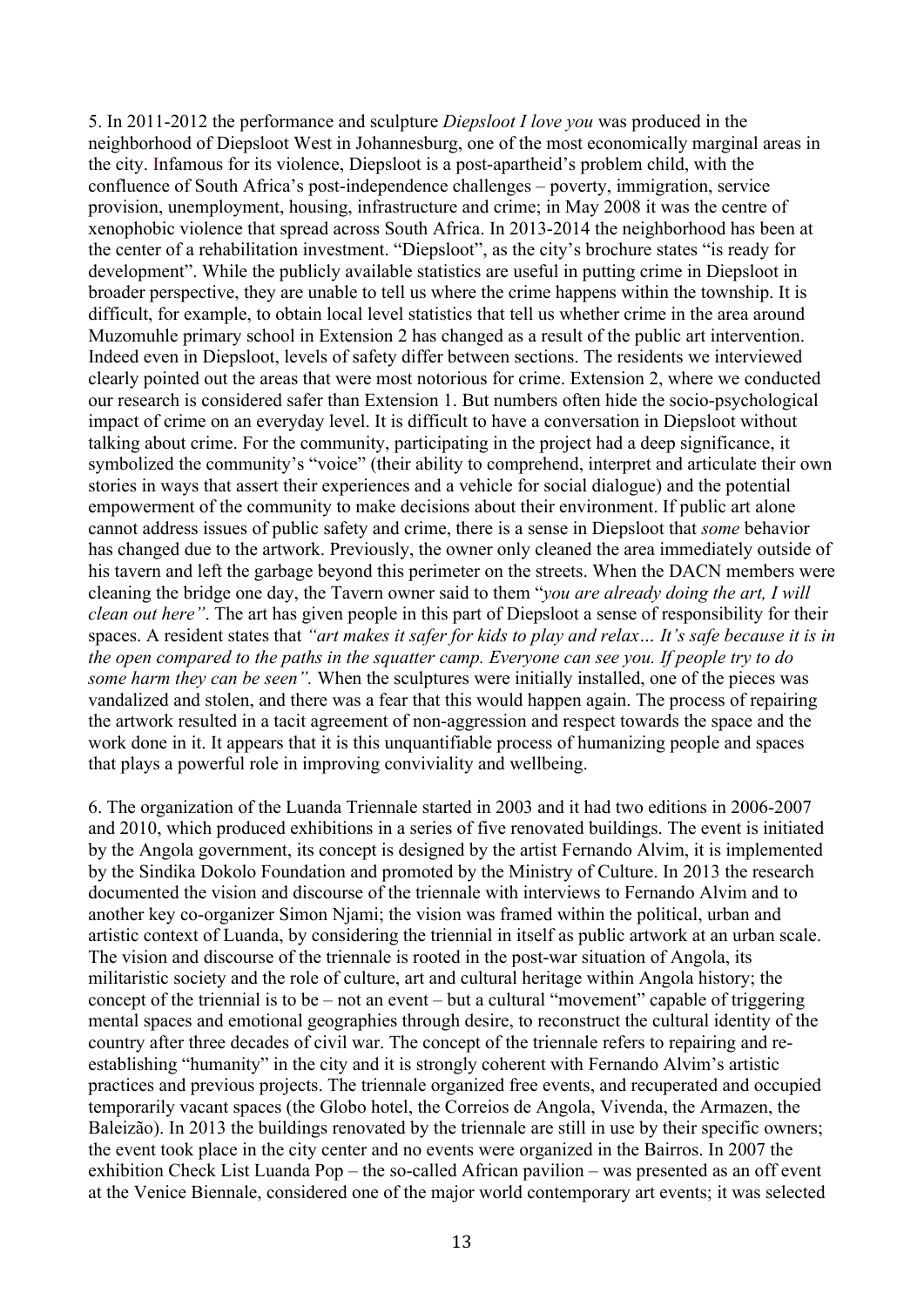by a jury nominated by the biennale artist director and hosted in the Arsenale; in 2010 Fernando Alvim was one of the curator of the São Paulo Biennial; in 2013 the Pavilion of Angola won the golden lion at the Venice Biennale. This short selection of the Angolan presence at international events documents a change in the cultural reputation of the country and a recognition; interviews though did not record an impact of the event in the Luanda physical landscape, nor an impact of the event at the broader political scale by influencing urban planning. After the independence and the war, a small group of public monuments has been commissioned in Luanda by the government; this production of public art is located in the central area in sensitive military spots, and therefore highly secured by military and police force. Differently from this public art production, the field research has highlighted the role of cultural heritage as a fundamental landmark in the city (which is currently threatened by massive demolitions) and the role of different cultural institutions in activating and contributing to Luanda's cultural life; performative arts and music play a specific role in the Bairros to trigger socialization.

# **3.3 Cultural events and public art: Taxonomy**

The data collected through the case studies – confronted with cultural events and public art produced in the three cities – lead to attempt a taxonomy which highlights common patterns emerging within the research associated to different kinds of cultural productions: proximity artworks, artworks in passageways, large-scale sculptures and monuments, urban-scale artworks and cultural events. The distinction among the works is based on a proposal of Marilyn Douala Bell, president of doual'art. For brevity we summarize the different typology of artworks in a table.

| <b>Taxonomy</b>                                              | <b>Location</b>                            | Impact                                                                                                                                                                                                                                                                                                                                                                                                                                                                                                                                                                                                                                                                                                                                                                                                                                                                                                                                                                                                                                                                                                                                                                                                                                                                                                              |
|--------------------------------------------------------------|--------------------------------------------|---------------------------------------------------------------------------------------------------------------------------------------------------------------------------------------------------------------------------------------------------------------------------------------------------------------------------------------------------------------------------------------------------------------------------------------------------------------------------------------------------------------------------------------------------------------------------------------------------------------------------------------------------------------------------------------------------------------------------------------------------------------------------------------------------------------------------------------------------------------------------------------------------------------------------------------------------------------------------------------------------------------------------------------------------------------------------------------------------------------------------------------------------------------------------------------------------------------------------------------------------------------------------------------------------------------------|
| Proximity<br>artworks                                        | Neighborhoods,<br>informal<br>settlements. | Necessity of negotiating the land with the inhabitants.<br>As a preparatory phase, necessity of producing research on<br>the sites, in particular on unmapped informal settlement.<br>More likely to involve the community in the process of<br>defining the location, to address needs and to create a<br>consensus.<br>Often artworks with functionality. The artwork can<br>respond to a specific need related to natural and man-made<br>disasters. The functionality is meant to improve the living<br>conditions and it triggers community-based and individual<br>initiatives. Among examples of individual initiatives:<br>maintenance of the site by the community, use of the site<br>as a shared space, new economic activities (informal<br>trading, small businesses), establishment of groups<br>supporting the production of new development projects.<br>For its specific function it is perceived by the inhabitants<br>mainly as a development project and - even when<br>produced by independent institutions - it is more likely to<br>be perceived as made by the public administration.<br>Artworks located in parks and integrated in a regeneration<br>plan tend to produce similar reactions; the park users do<br>not actually notice the artworks, which are part of the park<br>itself. |
| Artworks in<br>passageways<br>(sculptures,<br>murals, signs) | Neighborhoods,<br>informal<br>settlements. | Necessity of negotiating the land with the inhabitants.<br>Limited or no functionality.<br>Since it doesn't have a specific function it is more likely to<br>be acknowledged as an artwork, and it brings people to                                                                                                                                                                                                                                                                                                                                                                                                                                                                                                                                                                                                                                                                                                                                                                                                                                                                                                                                                                                                                                                                                                 |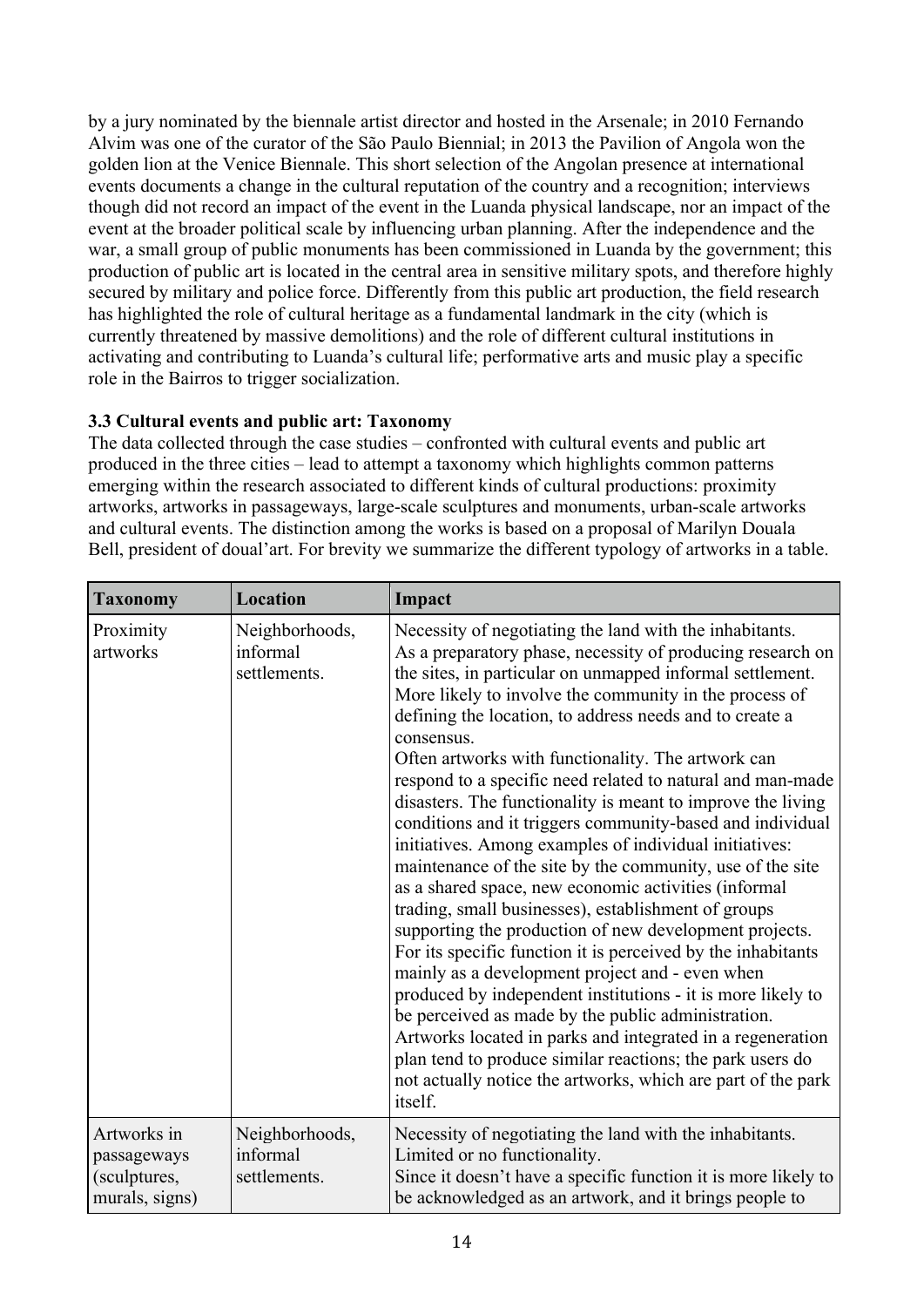|                                                |                                                  | discuss about value and beauty and to emulate them.<br>Among examples of emulations: maintenance and<br>improvement of the surrounding areas, use of the same<br>color pattern of the artwork by the inhabitants, references<br>to the esthetics of the artwork, the feedback of the<br>community is not about the functionality of the work but<br>about their personal interpretation and the value of the<br>work.<br>Through contemporary art production, cultural heritage<br>can be highlighted by using signs or by including it in<br>more conceptual urban interventions; this process of re-<br>appropriation generates new meanings.                                                                                               |
|------------------------------------------------|--------------------------------------------------|-----------------------------------------------------------------------------------------------------------------------------------------------------------------------------------------------------------------------------------------------------------------------------------------------------------------------------------------------------------------------------------------------------------------------------------------------------------------------------------------------------------------------------------------------------------------------------------------------------------------------------------------------------------------------------------------------------------------------------------------------|
| Large-scale<br>sculptures and<br>monuments     | Roundabouts and<br>squares<br>(government land)  | Limited or no functionality.<br>Necessity of negotiating the land with the government if<br>the artwork is not produced by the government.<br>The artwork is likely to be perceived as a public statement.<br>The size of the work tends to bring the discussion in<br>particular on local media. The feedback of the work can be<br>conflictual.<br>The production can be associated to a regeneration plan; it<br>can be directly commissioned by the government.<br>If conceived in a large regeneration plan, it can be<br>associated to evictions. In the other cases it includes<br>evictions in particular of informal traders or their<br>relocation.<br>More likely to be vandalized as a political statement.<br>Role as landmarks. |
| Urban-scale<br>artworks and<br>cultural events | Conceived to be<br>focused on the<br>entire city | Negotiation on specific locations. These negotiations can<br>include public and private buildings.<br>The use of sites can produce permanent restorations and<br>repurpose of buildings with middle and long-term impact<br>on the urban development.<br>It requires the involvement of many stakeholders. The<br>government needs to be involved (this necessity opens a<br>discussion with the government which can lead to include<br>the arts in policies and broader strategies).<br>International communication and visibility of the<br>production.                                                                                                                                                                                    |

# **4. Discussion**

# **4.1 Urban safety**

A monument located in a sensitive military spot highly secured by military and police force has no role in triggering unforeseen ways of producing higher livability, civil cohabitation and social cohesion. To quote people interviewed, it is not the artwork in itself that provides a sense of safety because *"it would be safer if it was fenced with security people dedicated to looking after your safety"*. Relocations of homeless people and informal traders, urban regeneration, fences, gates and guards do accompany the production of cultural events and public art, they do certainly secure areas, but they are not what this research was looking for.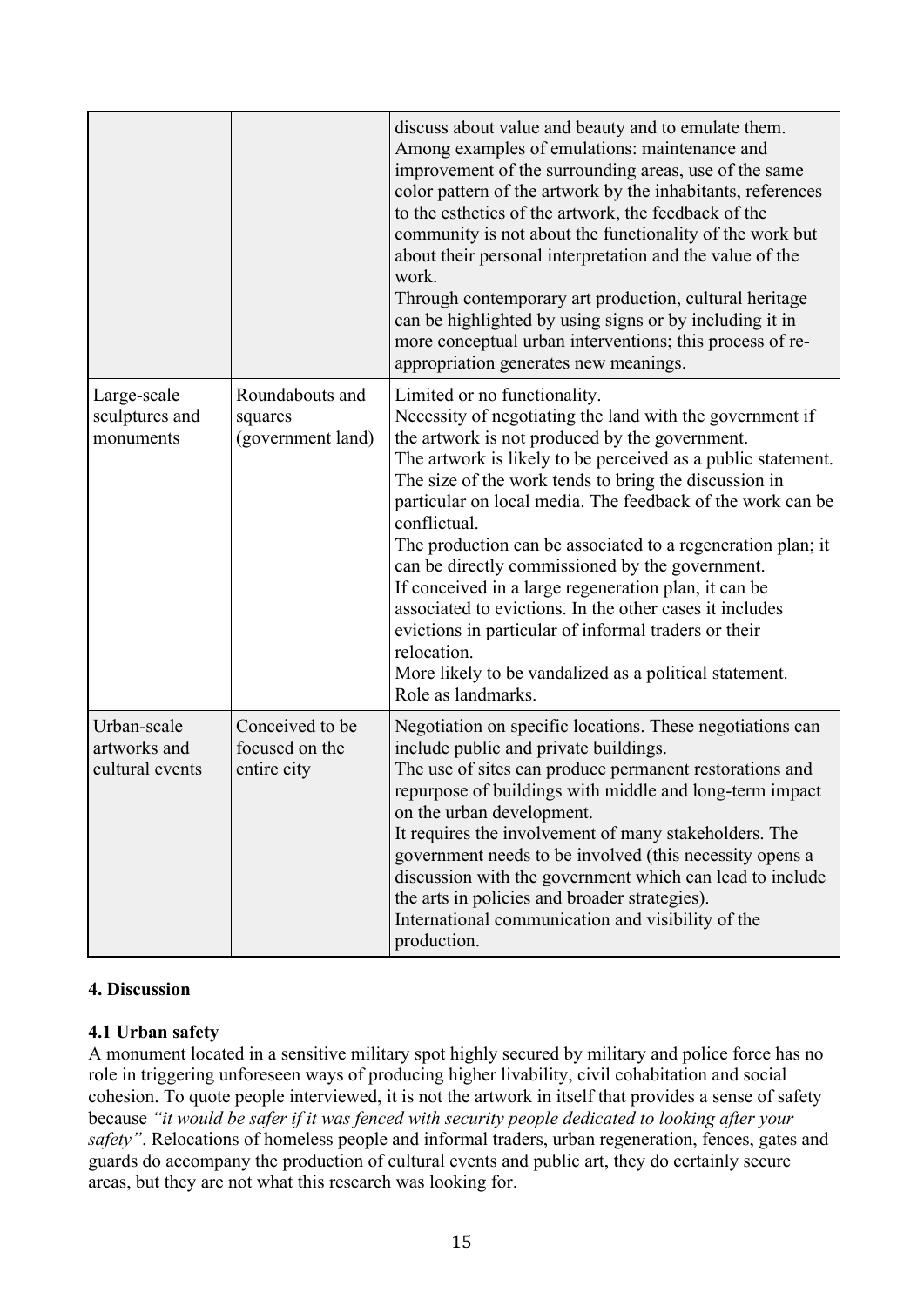This research was looking for a space for experimentation and research, not directly connected to urban safety, but capable of triggering unforeseen ways of producing higher livability, civil cohabitation and social cohesion. Its focus was on the arts and their capacity of instilling a change, which can produce a safer environment or an environment perceived as safer. In the contexts at the center of our research, crime – and the fear of crime – is a register that directs how people plan their everyday activities; threats determine what urban safety represents for dwellers, and it includes not only crime and violence but also car and traffic accidents, lack of freedom of expression, the fall-outs of corruption, the damages of regular flows, the lack of basic services, sicknesses, and the risk of forced evictions. Side by side with gated neighborhoods, guards and urban regeneration plan – in the three cities of Douala in Cameroon, Johannesburg in South Africa and Luanda in Angola poverty, abandon, criminality and violence, forced evictions, human and natural disasters (UN-Habitat, 2007) are a determinant presence in the life of the inhabitants. The very concept of "public space" is often associated with risks and its meaning is perceived as "governmental/owned by the government" rather than "shared"; in the interviews, people can recall streets and squares which have being battlefields, areas of curfews and places of aggression. Even if people invoke the presence of the police, they do not necessarily have confidence in them; crimes are not always denounced, domestic violence and rape are under-reported statistics, and in Luanda several people interviewed asked to remain anonymous. Armed gangs (bandits – as they are called) are a constant threat in Douala and the news report regularly cases of rough justice in the neighborhoods executed by setting fire to the arbitrarily judged criminals. Safety is an indicator of the quality of life (Legowski, 2000; Esteves et al, 2012) and it appears to have a central role in the contexts at the center of our research.

#### **4.2 The impact of cultural events and public art on urban safety: direct and indirect effects**

We discuss below the research results by dividing the impact on urban safety into direct and indirect; the direct impact is a primary consequence or benefit; the indirect impact is a secondary consequence or benefit – as defined for art in the report 'Developing Methodologies for Public Art Evaluation' (Bower et al, 2012).

#### **4.2.1 Direct impact**

The artistic objects can indeed directly produce safety. Artworks produced in densely populated areas with infrastructural-functional elements produced a safer environment, reducing natural and human made disasters. It is their functionality at the center of people's attention and its capacity of solving a problem. Artworks with those characteristics were produced in Douala and they contributed directly to create safer access to neighborhoods with the construction of bridges, to provide clean water and wooden planks covering open gutters. It is necessary to mention that the capacity of artists of producing infrastructural-functional elements and the maintenance of those infrastructural-functional elements can indeed be a risk; the respect of norms and the rapid deterioration of materials in particular in tropical climate do not assure that those works are or remain safe and they can constitute a danger.

Making space. An impact, which appears to be direct – and particularly relevant – is the capacity of public art of creating a shared space. In the case of urban upgrades and regeneration plans, the artwork can be an element of the process and it can add a sense of well-been by showing that the site is clean, maintained and cared for (which in several interviews appears to be associated to the consideration that a site is safe); in those cases a shared space was produced but it was not created by the artwork. It is very different when it is the artwork in itself, which creates or starts the process of creating a shared space; in those cases it is the artworks, which directly contributes in "making space" and providing a new image of an area. Those interventions require a negotiation for the land and in the case of Douala they always start with cleaning. Maintenance becomes a central aspect; the willingness and capacity of the inhabitants to take care of the space appears to be an important element to evaluate the success of the intervention, in a way that recalls the "broken windows"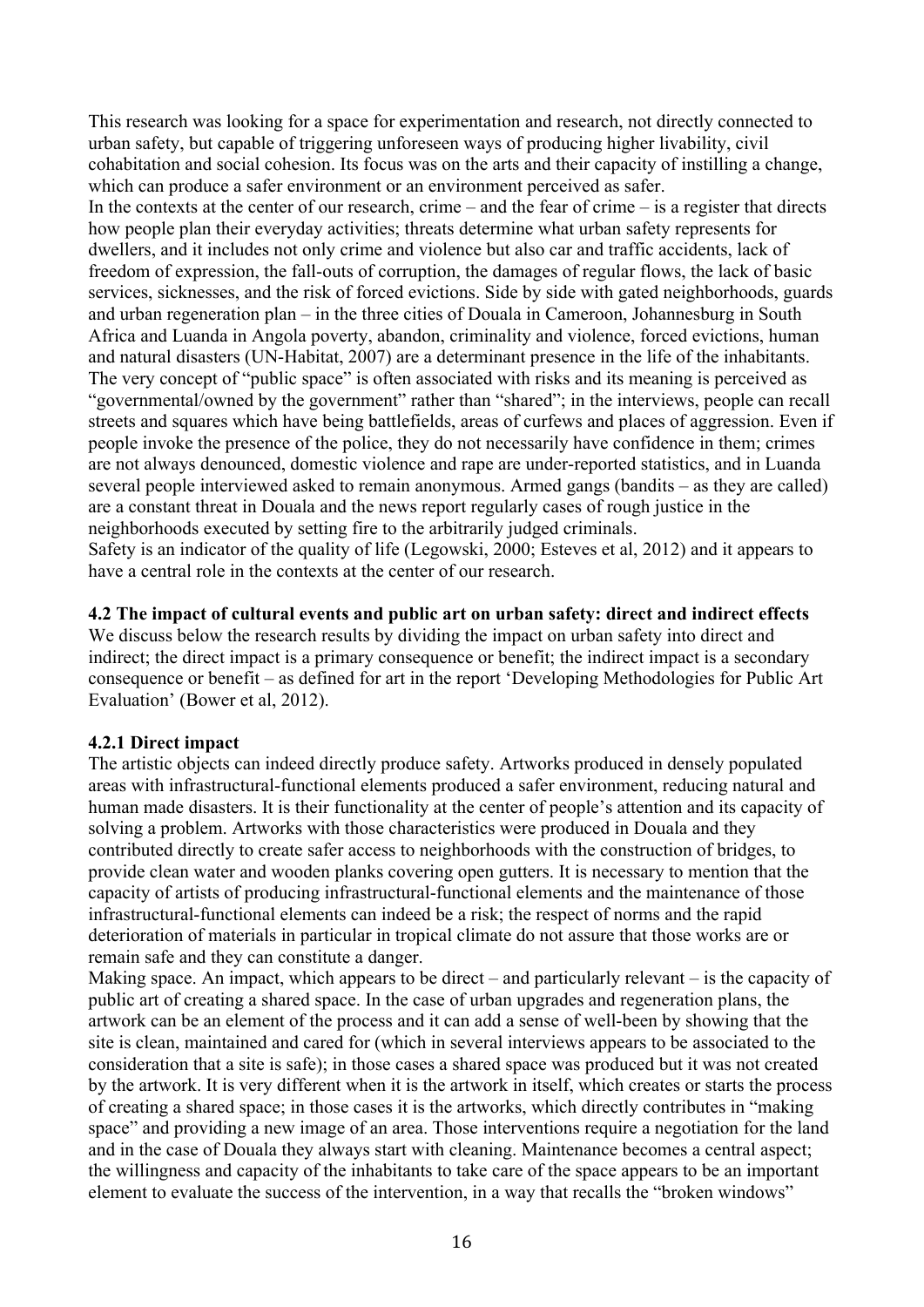theory (Wilson and Kelling 1982). The capacity of producing shared space can emerge also by pointing out cultural heritage; and cultural events do also have the capacity of contributing in building shared spaces (i.e. Scénographies Urbaines in Douala). The capacity of generating a shared space appears differently in large-scale sculptures and monuments positioned in squares and roundabouts; those productions are rather perceived as a public statement, regardless of whom has produced them; they can attract new business and be used as a landmark, but their relationship with the communities tend to remain conflictual.

Conflicts. Large-scale sculptures and monuments positioned in squares and roundabouts appear to be likely to produce media coverage and conflictual reactions. Regardless of who has produced them, those productions are perceived as public statements. In the case of *La Nouvelle Liberté* in Douala the discussion about the sculpture even caused a physical threat to doual'art, the NGO commissioning and producing it. On the other hand, public discussions can also provide a platform for freedom of expression in context where is not necessary easy to speak of political and social issues. It is important to mention though that it is not necessarily the artwork to address conflictual issues; in general the subjects of the public art we reviewed tend to be politically correct and the conflicts come from interpretations of the works or they appear to use the artwork as a chance to address broader public issues (the use of public investments – even when the works are not produced with public fund – and historical, social, ethnic and political references). Urban branding. Public art do contribute to the image and rebranding of cities but their impact appears to be limited. In the cases of Luanda, Johannesburg and Douala – known for their high criminality and definitely not established touristic destinations – all the production we observed had an international visibility with articles and presentations and they attracted to the cities new visitors. Nevertheless the impact is limited to a niche and it does not appear between 1991 and 2013 to have leveraged a determinant shift.

# **4.2.2 Indirect impact**

*"Je sens que le quartier n'est pas complètement abandonné" (I feel the neighborhood is not completely abandoned)*

According to our case studies, the process of producing cultural events and public art can have an indirect impact on urban safety by changing behavior, by triggering relationships, ownership, humanity, empowerment and active citizenship. It is the process, the construction of value and the sense of pride, which appear to have a determinant role.

In informal settlements, the production of culture can be an entrance point. The specific making of art does not make a neighborhood without basic services into a safe and equipped neighborhood, but it can start a process. This process can be the deliberate choice of involving communities or the necessity of involving communities to obtain their authorization and support. This second aspect is particularly interesting because it appears to create a correlation between land ownership and the approach of art production; in case of a government producing artworks on government land, no authorization is needed; but when an NGO or an independent group want to produce cultural events and public art in particular in an informal settlements, the involvement of the communities becomes a necessity to guarantee the artworks can remain and the community will not oppose them.

*"Ça reveille" (It wakes you up)*

What characterizes art is its esthetic and evocative power. Art is not meant to produce urban safety, but in the cases it does trigger it, its esthetic and evocative power need to play a role. In the evaluation of cultural events and public art the intrinsic value of the artwork is one of the criteria, but it is evaluated independently from other criteria (ixia, 2010; Bower et al, 2012).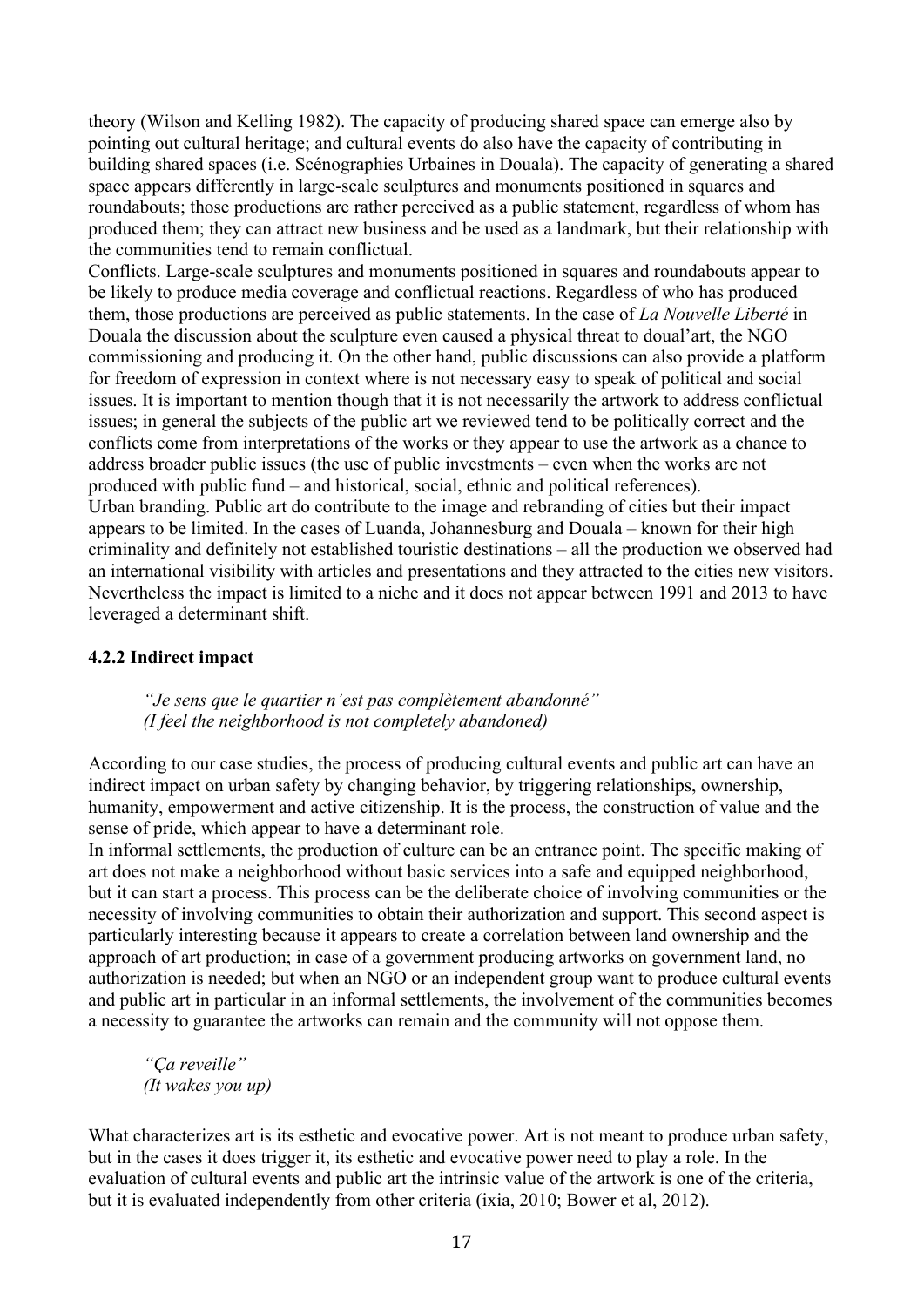In exploring the impact of cultural events and public art on urban safety, the intrinsic value of the artwork tend to play a limited role. By exploring which works appear to produce the most efficient transformations and the greatest impact on urban safety, we indeed target more consistently the fallouts to the detriment of the artwork in itself, even if it can be argued that the cultural events and public art explored in this research are actually pre-selected within a curatorial frame.

The interviews refer to "pride" and to the capacity of the artwork to contribute to the sense of wellbeen by showing that the site is clean, maintained and cared for; in those cases the artistic quality of the work is irrelevant; it is only its recognized artistic value to play a role which is assumed by the fact that the artwork is located in public view as a monument/artwork, or by the fact that people recognize the author as an artist. In reality the same pride and sense of well-being is expressed for works which are not acknowledged as artworks; people though recognize that that "that specific bridge or fountain" is different from the others and better.

Only in few interviews the intrinsic value of the artworks was mentioned by the interviewed. "Ça réveille" (It wakes you up) is the most interesting comment (associated to the work *Oasis* by Tracey Rose in New Bell in Douala, and somehow similar to the comments collected in Johannesburg referring to the work *Troyeville Bedtime Stories* by Johannes Dreyer). Those comments seem to show that those specific artworks had a stronger capacity than others to establish a personal relationship with the viewer.

#### **4.3 Actors: intentions vs. reality**

The evaluation of public art has been at the center of research associated to institutions promoting and supporting it. The existence of publicly funded art programs produce the necessity of evaluating the productions and justify the investments (Zuidervaart, 2010). One of the most structured research work focused on providing a methodology for evaluation is "Public Art: A Guide to Evaluation" (ixia 2010, third edition 2013). This guide identifies a series of values (artistic, social, environmental and economic values) and among the "social values" it includes also "crime and safety". This publication is funded by the Arts Council England and a review by the Americans for the Arts argues that it "directs users to [UK-based] government performance indicators as a baseline source" (cited in Gressel, 2012). In a similar way the "theory of change" – applied by grant makers or suggested to grant makers – proposes to evaluate the outcomes of a funded project according to its envisioned plan and effects.

Our research moves away from this approach for two reasons. The first reason is related to the fact that urban safety is not included in the envisioned plan and effects, and it is not an expected result of the events and public art produced in the cities at the center of our analysis. Urban safety relates to urban regeneration, transforming a city and reducing conflicts in a post-war city – the three general aims of the major institutions producing cultural events and public art in Johannesburg, Douala and Luanda – but it remains outside the frame of a direct intentionality.

The second reason is related to the source of funds. If in Johannesburg the publicly funded art program produces the necessity of evaluating the productions and justify the investments, in the case of Douala and Luanda there is no publicly funded art program to solicit and defend. The Luanda Triennial is linked to a private collector and it has explicitly addressed local sponsors openly stating its aim of maintaining an independency from international grant-makers; in the case of Douala the organization doual'art has developed its own public art program, by soliciting international grant-makers, private sponsors and establishing links with the city council. By observing the actors involved in the production of cultural events and public art in the three cities at the center of our research it emerges a strong difference in the way governmental organizations and non-governmental institutions and informal groups operate. The production of public art within urban regeneration plans – and issues related to land ownership of where the artwork is meant to be located – appear to have a specific impact on the process applied and on the effects. We also highlighted the artists' choice of producing artworks, which directly address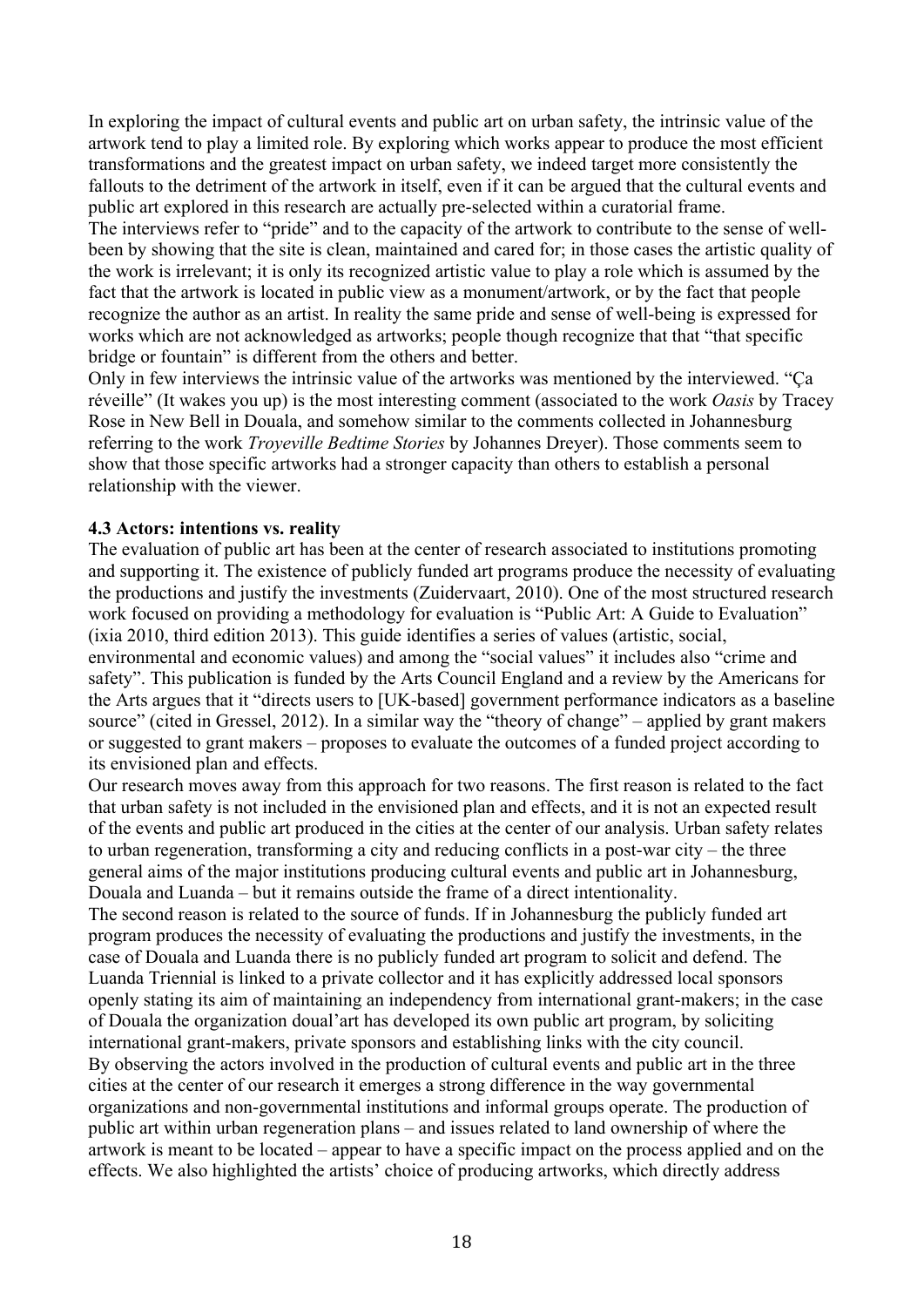practical problems. In all those cases the intentions is not to produce urban safety; art is not meant for it and it is never a direct intention of the institutions and group commissioning it. The intentions of the institutions and groups commissioning the works appear to be framed within much broader aims: urban regeneration, urban transformation and re-establish "humanity". Within those aims, art is meant to play different role either central or collateral. It can play the role of entrance point, it can be the last decorative element of an urban upgrade and it can move alongside a vision and a discourse. Furthermore in the case of artists, the actual capacity of the artwork to address practical problems – when envisioned – does not determine the value of the work neither for the artists, nor for the art system.

The difficulty of evaluating cultural events and public art relies indeed on the fact that within the art system cultural productions are not meant to have an impact. In the specific case of our analysis, the evaluation is not based on the correspondence between intentions and reality, but on the capacity of "urban safety" of providing a prism to observe cultural productions from a specific perspective, that we argue it is particularly relevant in the contexts at the center of our research. Consequently, the success or failure of actors in producing urban safety is irrelevant because it is unplanned and in none of the cases it corresponds to a metric of their work.

#### **5. References**

- Babina, Lucia, and Marilyn Douala Bell. 2008. *Douala in Translation: A View of the City and Its Creative Transformative Potentials*. Episode Publishers.
- Belfiore, Eleonora. 2006. "The Social Impacts of the Arts Myth or Reality?" In London: Policy Exchange Limited.
- Bower, Jessica, Marissa Cinquanti, Rebecca Fink, Alexandra Holness, Elyssa Jechow, Sara Ryan, Dana Weinstein, Rachel Wilkinson, and Allison Welch. 2012. "Developing Methodologies for Public Art Evaluation". H.J. Heinz College - Carnagie Mellon University.
- Coalter, F. 2001. "Cultural Services: Realising the Potential, Research Agenda". Centre for Leisure Research, University of Edinburgh.
- Crowe, Timothy D. 2000. *Crime Prevention Through Environmental Design: Applications of Architectural Design and Space Management Concepts*. Butterworth-Heinemann.
- Esteves, Ana Maria, Daniel Franks, and Frank Vanclay. 2012. "Social Impact Assessment: The State of the Art." *Impact Assessment and Project Appraisal* 30 (1): 34–42.
- Evans, Graeme. 2005. "Measure for Measure: Evaluating the Evidence of Culture's Contribution to Regeneration." *Urban Studies* 42 (5-6): 959–83.
- Filipovic, Elena, Marieke van Hal, and Solveig Øvsteø. 2010. *The Biennial Reader*. Bergen, Norway: Bergen Biennial Conference.
- Freschi, Federico. 2007. "Postapartheid Publics and the Politics of Ornament: Nationalism, Identity, and the Rhetoric of Community in the Decorative Program of the New Constitutional Court, Johannesburg." *Africa Today* 54 (2): 27–49.
- Gressel, Katherine C. 2012. "Public Art and the Challenge of Evaluation." *Createquity*.
- Guetzkow, Joshua. 2002. "How the Arts Impact Communities." *Centre for Arts and Cultural Policy Studies.*
- Hanussek, Christian. 2001. "Cameroon: An Emerging Art Scene." *Nka Journal of Contemporary African Art* 2001 (13-14): 100–105.
- HDA Health Development Agency. 2000. "Art for Health: A Review of Good Practice in Community-Based Arts Projects and Initiatives Which Impact on Health and Well-Being". HDA London.

Hope, Tim, and Margaret Shaw, eds. 1988. *Communities and Crime Reduction*. London: H.M.S.O.

Hughes, Jenny, Andrew Miles, and Angus McLewin. 2006. *Doing the Arts Justice: A Review of Research Literature, Practice and Theory*. Unit for the Arts and Offenders [and] Centre for Applied Theatre Research.

ixia, ed. 2010. "Public Art: A Guide to Evaluation". ixia PA Limited.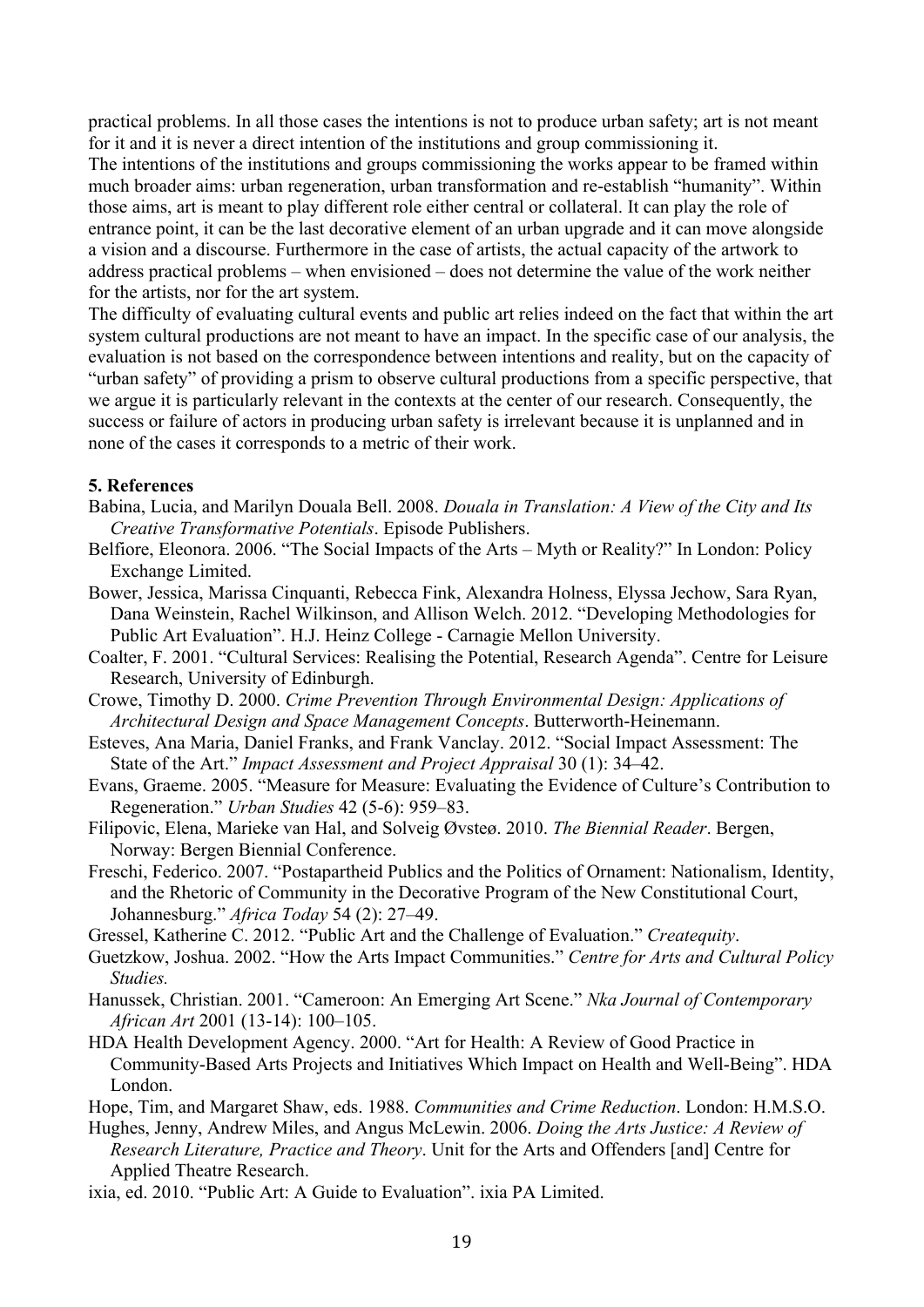Jacobs, Jane. 1961. *The Death and Life of Great American Cities*. Vintage Books.

- Jermyn, Helen. 2001. *The Arts and Social Exclusion: A Review Prepared for the Arts Council of England*. Arts Council of England London.
- Jermyn, Helen, and Arts Council England. 2004. *The Art of Inclusion*. Vol. 35. Arts Council England London.

Kelling, George L., and James Q. Wilson. 1982. "Broken Windows." *The Atlantic*, March.

- Legowski, Barbara. 2000. *Sampling of Community and Citizen Driven Quality of Life/societal Indicator Projects*. Canadian Policy Research Networks.
- Malaquais, Dominique. 2006. "Une Nouvelle Liberté? Art et Politique Urbaine À Douala (Cameroun)." *Afrique & Histoire 5* (1): 111–34.
- Marie, Zen, and Jonathan Cane. 2010. "Walking With / Walking alongside / Walking Against?" Unpublished.
- Marschall, Sabine. 2010. "Articulating Cultural Pluralism through Public Art as Heritage in South Africa." *Visual Anthropology* 23 (2): 77–97.
- Matarasso, François. 1997. *Use or Ornament? The Social Impact of Participation in the Arts*. Comedia.
- Minty, Zayd. 2006. "Post-Apartheid Public Art in Cape Town: Symbolic Reparations and Public Space." *Urban Studies* 43 (2): 421–40.
- Newman, Oscar. 1972. *Defensible Space; Crime Prevention through Urban Design*. Macmillan.
- Oberhofer, Michaela Alejandra. 2012. "Fashioning African Cities: The Case of Johannesburg, Lagos and Douala." *Streetnotes* 20.
- Reeves, Michelle. 2002. "Measuring the Economic and Social Impact of the Arts: A Review". The Arts Council of England.
- Sacks, Ruth. 2006. "Tropical High Tech: Recent Activities of the Trienal de Luanda." *Artthrob*, no. 101 (January).
- Siedert, Nadine. 2010. "Angola Pop (2005-2007) : La Première Triennale de Luanda." *Festivals et Biennales d'Afrique : Machine Ou Utopie?* Accessed March 16.
- Storr, Robert. 2007. *Where Art Worlds Meet: Multiple Modernities and the Global Salon, La Biennale Di Venezia International Symposium*. 9-12 December 2005, Istituto veneto di scienze, lettere ed arti, Palazzo Cavalli Franchetti, Campo Santo Stefano, Venice: Marsilio.

Thompson, Nato. 2012. *Living as Form: Socially Engaged Art from 1991-2011*. MIT Press (MA).

UN-Habitat. 2007. *Enhancing Urban Safety and Security: Global Report on Human Settlements 2007*. UN-Habitat.

Vanderlinden, Barbara, and Elena Filipovic. 2006. *The Manifesta Decade: Debates on Contemporary Art Exhibitions and Biennials in Post-Wall Europe*. The MIT Press.

- Williams, Deidre. 1997. *How the Arts Measure up: Australian Research into Social Impact*. Comedia Stroud.
- Zuidervaart, Lambert. 2010. *Art in Public: Politics, Economics, and a Democratic Culture*. Cambridge University Press.

#### **6. Aknowledgements**

"Mobile A2K: Culture and Safety in Africa. Documenting and assessing the impact of cultural events and public art on urban safety" is a research project coordinated by SUPSI, conceived and supported by lettera27 Foundation and co-funded by SNIS The Swiss Network for International Studies. The documentation of Mobile Access to Knowledge is by default under the license Creative Commons attribution share-alike all; you are free to share, copy and redistribute the material in any medium or format and to adapt, remix, transform, and build upon the material for any purpose, even commercially.

http://www.mobilea2k.org